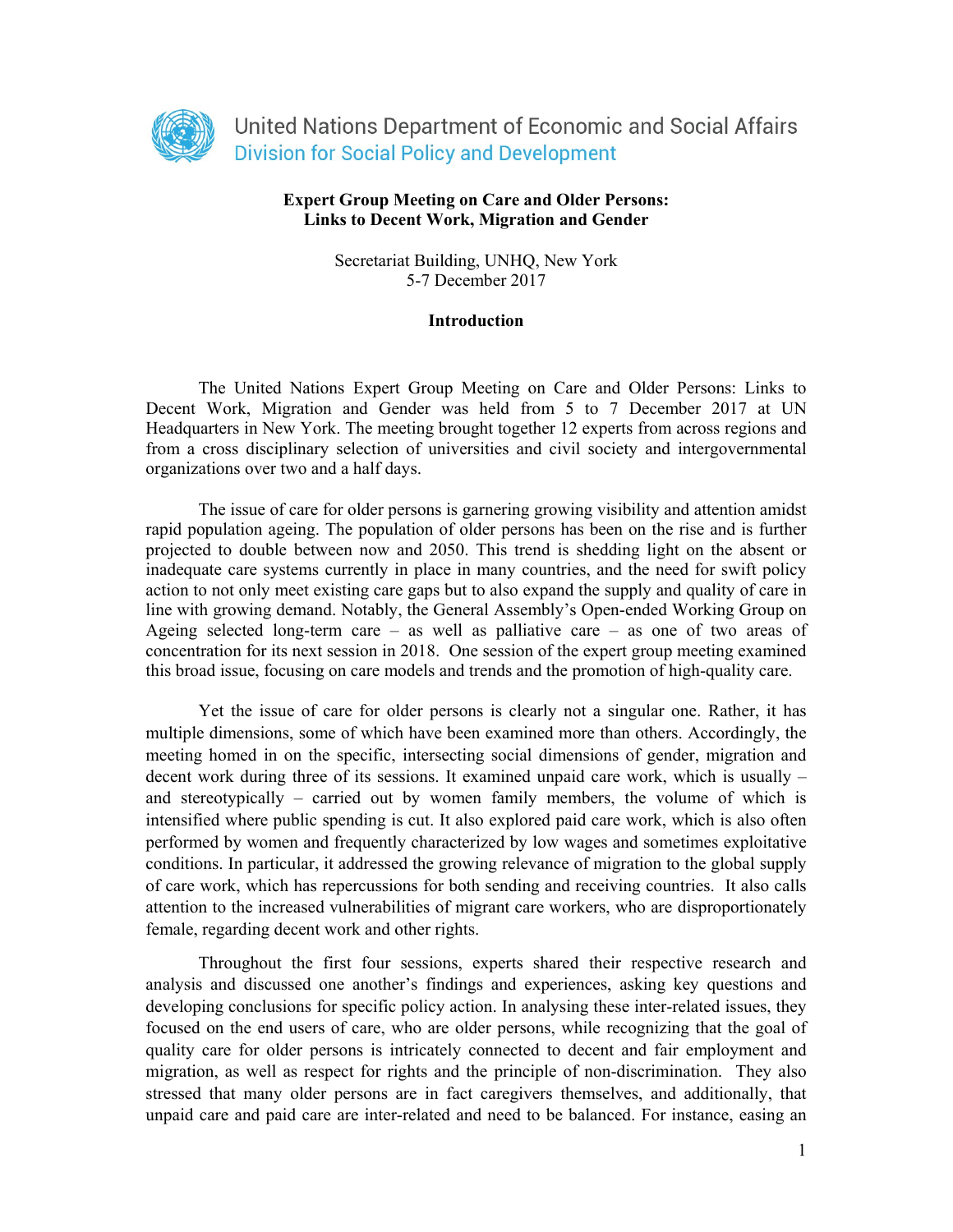individual's unpaid care burden may enable their access to a decent job. At the same time, measures can be taken to recognize, value, and create decent conditions for unpaid care.

Overall, the meeting was premised on the following overarching question: how can all older persons have access to affordable and high-quality care if and when needed, while ensuring that all care workers have decent jobs and are valued and supported.

Based on the discussions throughout the first four sessions, the final session was devoted to jointly formulating an agreed set of policy recommendations, which will inform the work of UNDESA's Division for Social Policy and Development.

#### **Session I: Care work and migration**

**Ms. Ito Peng, professor at the University of Toronto, delivered a presentation entitled "Elderly Care Work and Migration: East and Southeast Asian Contexts".** While population ageing is a global phenomenon, nowhere is it more dramatic than in East Asia, where 292 million older persons live today, a number that is expected to increase at a much faster rate than in any other region in the world, to reach an estimated 439 million by 2030. This dramatic increase, coupled with increasing longevity means that many East Asian countries are experiencing dramatic growth in demand for care for older persons, shrinking labour forces, and shortages of care workers. Population ageing and care deficits have become emerging issues on the policy agenda of the East Asia sub-region.

Unlike in the West, where the notion of "independent living" for older persons constitutes an important part of a continuum of care and is considered an affirmation of older people's self-determination, there remains a prevailing familial welfare approach to care for older persons in East Asia, which translates into policies that put a high priority on elder care but also relegates much of it to the family. However, due to socioeconomic changes in recent decades, most East Asian families are no longer able to fully provide elder care on their own, and the outsourcing of elder care to paid caregivers has become an increasingly common practice. Nevertheless, and despite similar shared cultural orientation, East Asia countries have adopted diverse approaches to care and related policies, which in turn have influenced (a) the use of migrant care workers; (b) policies towards foreign workers and their migration patterns; (c) foreign care workers' working conditions and labour protection; and (d) the quality of care provision for older persons. **Figure 1** (below), shows how national and regional policies towards care and migration vary greatly across East Asia, and in turn, directly influence the uses of domestic/care workers and the patterns of migration.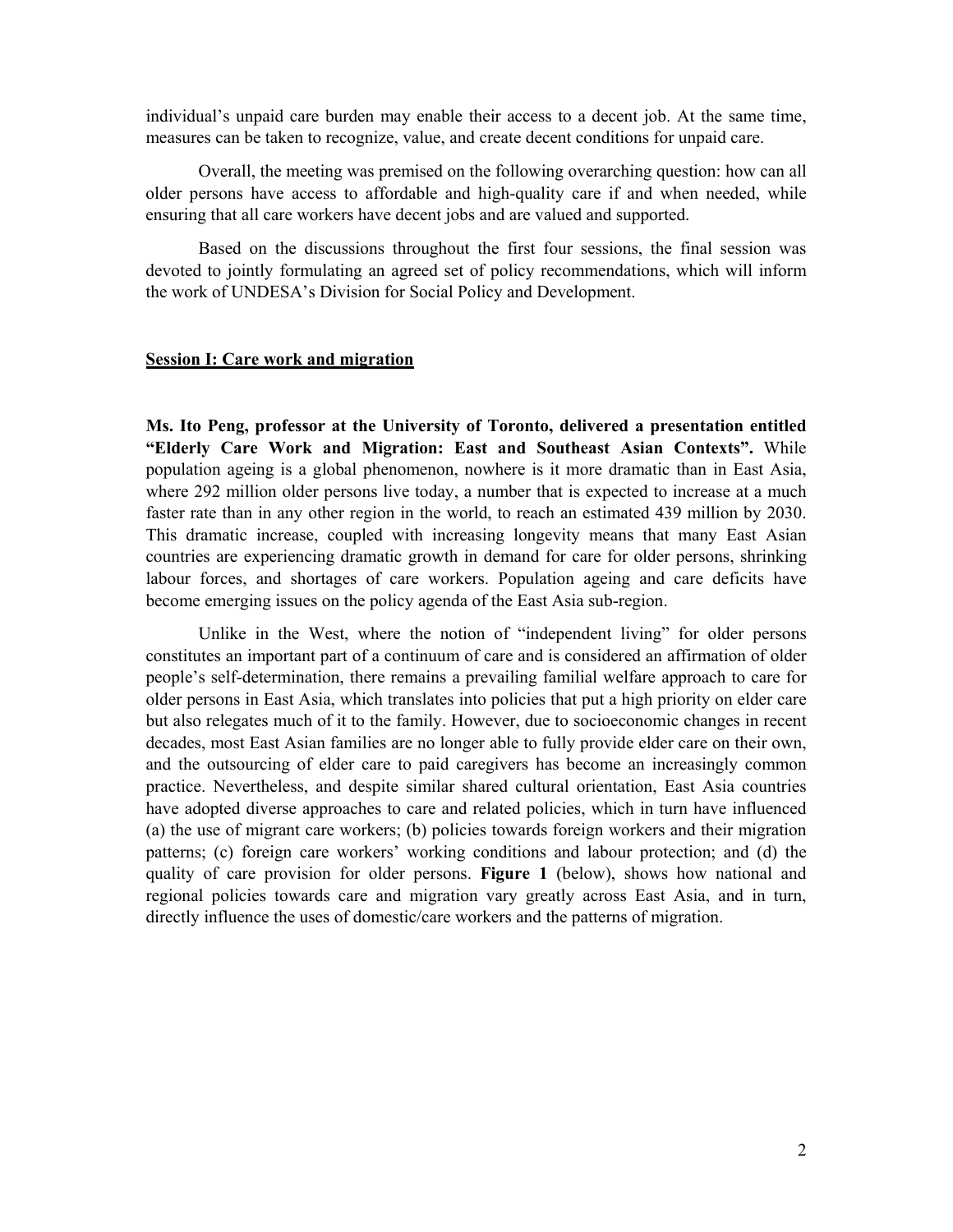

In some high-income Eastern Asia countries, there is growing pressure to use foreign migrant workers. Governments have created special immigration channels for foreign domestic and care workers, as well as subsidies for families to hire them. However, in Japan and South Korea, Long-Term Care Insurance (LTCI) ensures the public provision of a range of care services for older persons, from home care to visiting nurses to institutional care. This has shaped public preferences for long-term care, with the majority of Japanese and Koreans preferring to receive care from their family members first, and then from home-helpers employed through the State (LTCI), and has also deterred the use of live-in domestic care workers in private homes<sup>1</sup>. The formalization of LTCI has also resulted in a highly regulated care work in both countries and discouraged the expansion of private markets for the care for older persons. For example, Japan accepts nurses and care workers from the Philippines, Indonesia and Viet Nam through the Economic Partnership Agreement, which allows them to work up to four years in institutions within the LTCI system. However, these care workers must pass the national license examination to qualify for a longer stay. Passing the license examination grants them long-term residency and employment, and accords them the receipt of similar wages and employment conditions to their Japanese counterparts. On the other hand, with the reform of the Working Visit System (or H-2 visa) in South Korea, ethnic Koreans from China (Chosunjok) are granted free entry and exit, long-term stay and access to a broader range of low-skilled work, including care work.

In contrast, the Governments of Singapore, Hong Kong and Taiwan, Province of China, have created special immigration channels for foreign domestic workers and caregivers. The strong preferences for the use of foreign live-in domestic/care workers and a private market solution to elder care are attributed to several factors including societal norms about families caring for older persons in their homes. This is further reinforced by laws mandating children to look after their ageing parents, as well as tax relief and subsidies for families to hire foreign /care workers. In these countries, foreign live-in domestic workers often engage in a wide range of domestic work, including housework. While foreign domestic workers in Singapore are covered under the Employment of Foreign Manpower Act,

<sup>&</sup>lt;sup>1</sup> While the term "care workers" is used, we acknowledge that in many cases, domestic workers in the home are also required to work in a care giving capacity.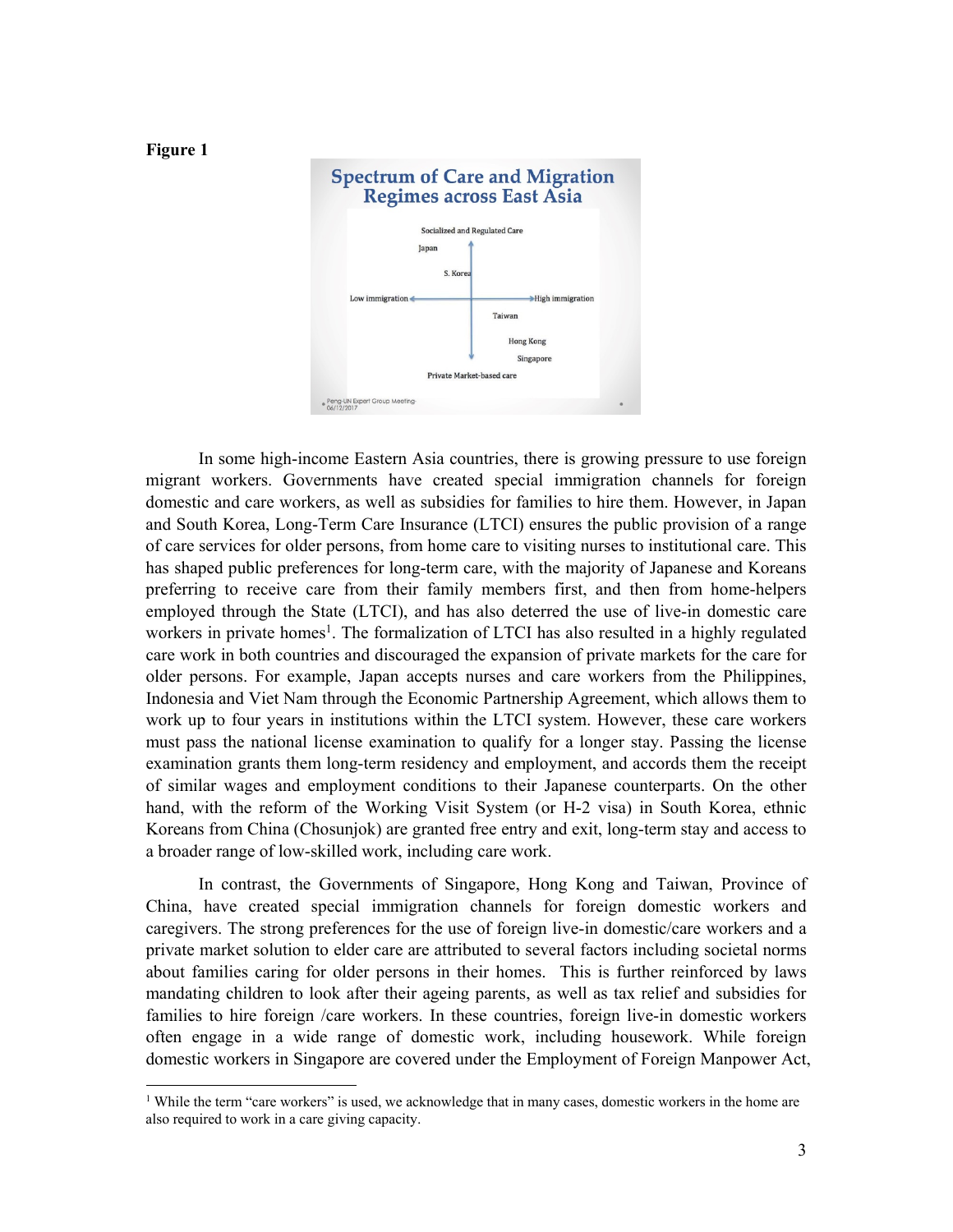which grants them a weekly rest day, or compensation in lieu of it, adequate accommodation and meals in the employer's house, and employer-sponsored medical insurance, the lack of Government oversight in employment practices in private markets, and Governments' inability to inspect working conditions of domestic/caregivers in private homes have led to employment legislation violations and human rights abuse concerns.

Different care and migration regimes have implications for the quality of care of older persons, as this quality is greatly dependent on who gives care and how it is given. The implicit quantity-quality trade-off that often exists in care work, which attempts to raise productivity or decrease cost by increasing the caseload of care workers, including within institutional settings, will likely result in lower quality care as well as worker fatigue. Similarly, in the case of foreign live-in domestic workers or caregivers, the isolation and enormous workloads associated with domestic work in addition to care work can also result in a lower quality of care. It is also important to note that the relational aspect of care means that care work is not limited to technical skills in caring but also extends to cultural-linguistic knowledge that would enable care workers to develop trusting relationships with the older persons for whom they care. Foreign migrant care workers may face cultural-linguistic challenges that reduce the quality of care. Moreover, Government regulations have an important impact on the quality of care. In countries where care is regulated, Government regulations on training and certification of care workers, employment conditions, and the system of elder care provision helps set a standard for a basic level of quality of care. In contrast, quality of care work cannot be guaranteed in countries where there is little or no Government regulations on care work, or where care is left to the private market.

In conclusion, Ms. Peng addressed future policy and research implications on care work in East Asia. While many East Asian countries may benefit from the inflow of foreign domestic/care workers from Southeast Asia, this inflow is unlikely to reduce the future demand for elder care, and will intensify the East Asian care dependency on Southeast Asia (China, Korea, Japan and Taiwan, Province of China). This raises concerns about the care drain faced by sending countries as young working-age women out-migrate to work as domestic and care workers in receiving countries, at the same time that these Southeast Asian countries face progressive ageing of their populations, an issue that has not yet been adequately addressed by both the research and policy communities.

**Ms. Agnieszka Sowa-Kofta, Researcher and Expert at the Centre for Social and Economic Research (CASE) delivered a presentation entitled "Central and Eastern European Countries in the Migrant Care Chain"**. While migration related to care is a phenomenon that has not been fully recognized in the context of public policy in Europe, and especially in Central and Eastern European Countries (CEEC), in recent years, some CEEC European Union (EU) members have become an attractive destination for migrant care workers from other poorer regions. In this context, migrant care work is predominantly a woman's activity, often undeclared, poorly or moderately paid, with migrant care workers having lower economic and social status and typically not enjoying the social protection rights that domestic workers have.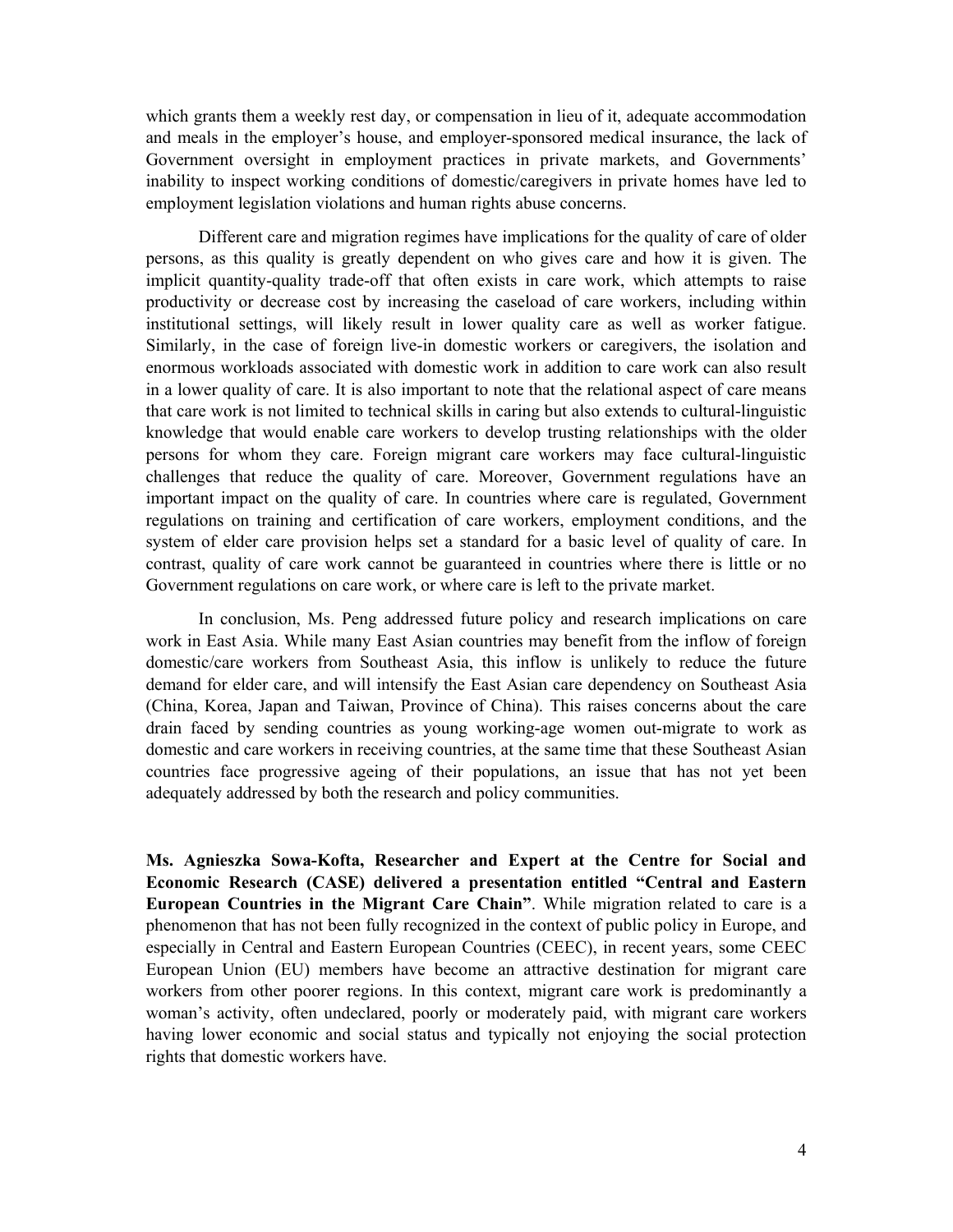Care migration in Europe is driven by several demand and supply factors. The most important demand factor is the growing need for care work for older persons in high income countries with rising numbers of older persons, where the shortages in nursing and care employment cannot be filled by domestic workers - even if unemployment is present. With inadequate policies and measures aimed at increasing the desirability of care employment and at re-training or increasing the labour participation of women to fulfil the demand for care work, recruitment of care personnel from countries within the EU becomes a practical option. In countries such as Austria, Germany and Italy, generous and unconditional cash benefits granted to older persons with care needs stimulated the employment of low-salaried, family and other non-professional caregivers, and created a politically and socially accepted semiregulated migrant care sector. While some countries such as Austria, Italy and Spain, have introduced regulations and minimum standards of care in this sector, there has been no clear evidence of improvement in the standards and quality of work. On the other hand, in countries that rely on earmarked cash transfers, such as France and Sweden, paid services are more developed and provided either by domestic workers, or by migrant care workers formally employed in the health and social services sector such as in the United Kingdom.

On the supply side, the main factors contributing to migration are unsatisfactory working conditions and low earnings in health and care professions, high poverty levels, unemployment and inability to find a job in the home country. **Figure 2** below illustrates the origin and destination of care work migration in Europe.





The employment of migrants from CEEC in the care sector remains un or underreported in public statistics within both sending and receiving countries, due to their frequently being non-registered and often in circular and temporary employment in care services in the countries of Northern, Western and Southern Europe. While CEEC are predominantly source countries, those that enjoy higher living standards and incomes per capita – such as the Czech Republic, Hungary, Poland and Slovenia – become a destination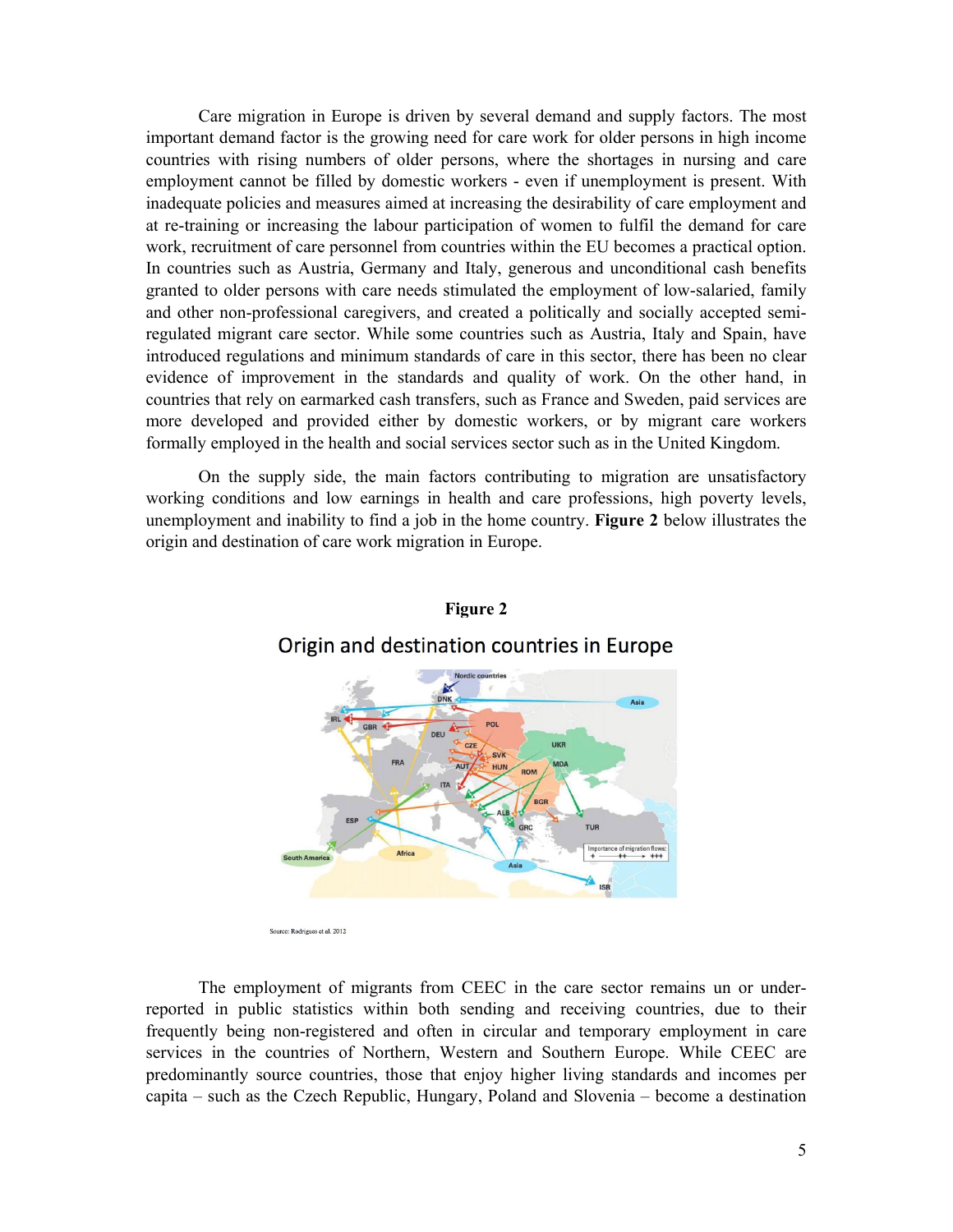for caregivers from other, mostly non-EU countries such as Belarus, Ukraine or other former Soviet Union countries.

 Care migration creates many economic and social problems in sending countries. For example, there is an inability to meet the growing demand for care of older persons in these countries, especially considering the demographic transition in Central and Eastern Europe. This is exacerbated by the inadequate recognition of the care needs of older people within national social policies. Although long-term care is provided at home and in residential care facilities within the health and social sectors, paid services only reach a small proportion of the dependent population, including older people. Challenges also arise from the lack of a comprehensive or even coordinated care system, including adequate funding of care in twotier health and social care systems, accessibility of care that responds to actual needs, and the standardization of care provided to ensure quality. Assuring adequate employment in the health and social work sector is also a challenge, especially given that the region has a high and increasing share of older workers in that sector. The ageing of care workers is related to the limited attractiveness of the profession, where job earnings and prestige are low, accompanied by a high level of responsibility and numerous obligations.

The care profession is strongly gender biased. Migrant care workers are typically women who often decide to migrate between the ages of 40 and 50 years - when their children are grown-up and before their parents become physically dependent. If a younger mother decides to migrate, often it is the grandparent who undertakes her family responsibilities. With the outflow of caregivers being mostly women, the migrants' families are often better-off financially as higher earnings allow them to contribute to loan payments or building houses, but on the other hand, they are left socially deprived and challenged by limited assistance with older and younger family members in need of care.

In receiving countries, migrant caregivers function in different working conditions. Those employed in the regulated and paid care setting, such as in Sweden and the United Kingdom, are covered by social protection. In countries such as Austria and Germany, where most migrant care work is offered through semi-formal arrangements, such as selfemployment or cross-border temporary contracts, employment in care is often without any labour protection, and contracts are typically temporary with earnings below local minimum wage and minimal, if any, coverage by social protection schemes

 Ms. Sowa-Kofta concluded by highlighting the main policy issues to be addressed, namely: (a) drawing attention to the challenges of migrant care work in CEEC; (b) the need to discuss the gradually changing role of CEEC (in the migration chain) and the impact of migration care work on the supply of care domestically – both paid and unpaid – as well as on family relations and female roles; (c) formally recognizing migrant care work in most of the European countries including CEEC; and (d) improving the working conditions of migrant caregivers, assuring equal rights with domestic care workers as well as access to social protection.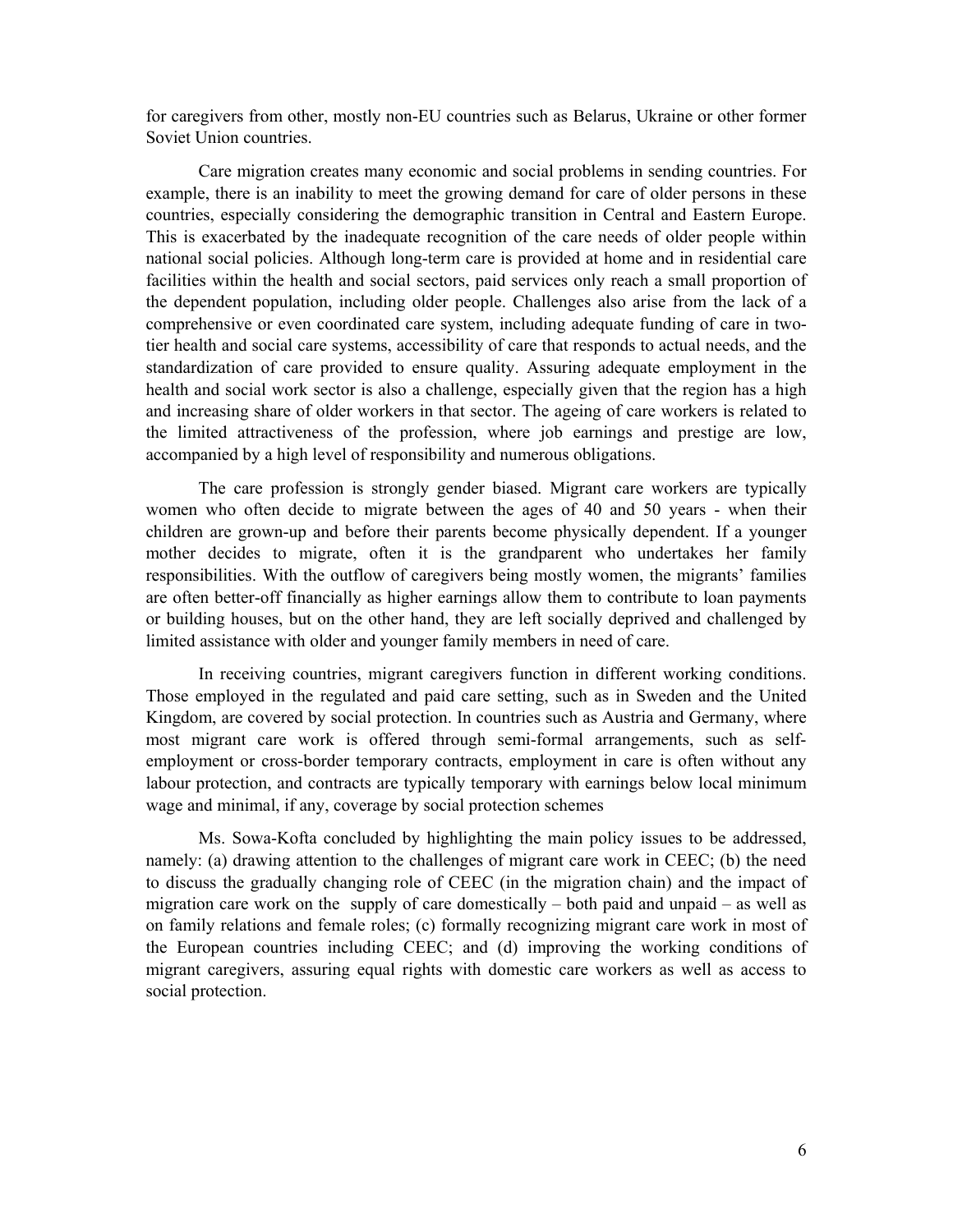**Ms. Sawsan Abdulrahim, Chair and Associate Professor at the American University of Beirut delivered a presentation entitled "Gender, Migration, and Elder Care in**  Lebanon". The Arab region is undergoing a youth bulge, and long-term care is not yet seen as a pressing policy issue given the prevailing perception that a vast supply of youth will be the primary source of care for older persons, who are relatively low in numbers. However, this demographic pattern does not apply to all countries in the region, such as Lebanon, Tunisia and Qatar, which are currently experiencing rapid population ageing. In Lebanon, decreased fertility rates, longer life expectancy and high rates of out-migration are key factors in population ageing.

In her presentation, Ms. Abdulrahim drew on two studies. The first is a 2015 quantitative survey that was commissioned by the International Labour Organization (ILO) focusing on providing an evidence base on the practices and perceptions of employers of migrant domestic workers in Lebanon. The study addressed the critical role of employers in recruiting and managing the employment relationship within the current normative framework of Lebanon. The second is a qualitative study that is currently ongoing, in which 17 out of 29 in-depth interviews were completed to date, specifically focusing on caregiving for older persons by family and immigrant women, and addressing the responsibilities of caregivers, the caregiving burden, as well as expectations and views of care recipients.

In contrast to countries like Egypt and Jordan, the proportion of those aged over 65 years in Lebanon is currently estimated at approximately 10 per cent of the population. The most recent research shows that more women live alone in old age compared to men; 18 per cent and 7 per cent respectively. The 2016 ILO publication "Intertwined – A Study of Employers of Migrant Domestic Workers in Lebanon"2 highlighted the culturally gendered responsibilities of caring for older persons. Despite the increasing number of nursing homes, the family continues to be seen as the main source of caregiving in later life and is romanticized as a deeply rooted religious and cultural obligation. The notion of placing an older person in a nursing home remains a stigma in the Arab culture, to the extent that referring to nursing homes as "hospitals" has served as a cover for families to consider placing an older person there for "medical" reasons. Moreover, the out-migration of youth for economic reasons and the consequent unsustainable model of family caregiving in the context of extremely weak policies to protect older persons are additional determinants of the use of migrant care for older persons in Lebanon. Against this backdrop, 1 in 5 Lebanese households hires a live-in migrant domestic worker, from countries such as Ethiopia, the Philippines and Sri Lanka, to provide various services including cleaning, cooking, caring for children, caring for a sick or family member with a disability, or caring for an older person. This arrangement presents a more cost-effective alternative to nursing homes and enables older persons to age in place.

Ms. Abdulrahim concluded by noting that there are two legal frameworks that cover care work in Lebanon. The first is a sponsorship system called "kafalah" that governs care work, under which a migrant care worker's legal status is linked to one employer and may not be terminated unilaterally, even in situations of abuse or non-payment. This sponsorship

<sup>2</sup> *Intertwined - A study of employers of migrant domestic workers in Lebanon*/International Labour Office, Fundamental Principles and Rights at Work (FUNDAMENTALS); Labour Migration Branch (MIGRANT) - Geneva: ILO, 2016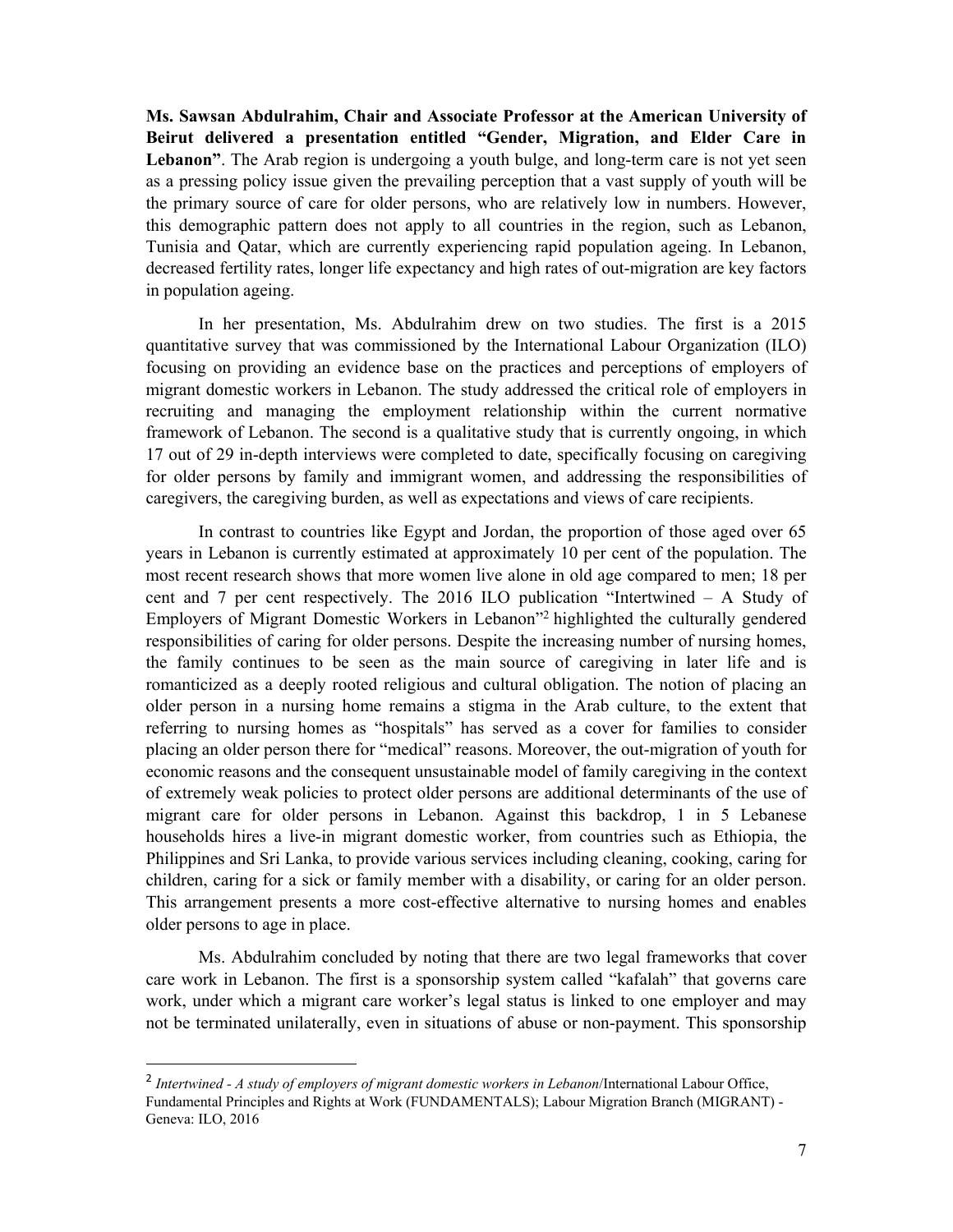scheme constitutes a violation of the ILO Domestic Workers Convention of 2011 (No. 189) and other relevant labour standards. Moreover, migrant domestic workers are excluded from local labour legislation as well as social protection in Lebanon. The second is a standard legally-binding contract of employment, developed by the Ministry of Labour in collaboration with human rights organizations, that sets out the rights and obligations of migrant domestic workers. While the contract has provisions outlining rights such as payments and restrictions on work hours per day, it does not, however, address issues of fair compensation (there is no explicit use of the word "salary"), the right to free movement, the right to a private bedroom, the right to a full day of rest, and the right for migrant domestic workers to hold onto their identification documents, including passports. The latter continues to be a social norm perpetuated among families and reinforced by recruitment agencies, although it is not part of any legal contract. More than 90 per cent of families retain the passports of migrant domestic workers in Lebanon. Furthermore, domestic care workers are not covered by the national minimal wage, with the majority earning less than USD300 per month. Migrant domestic workers providing care for older persons tend to earn even less.

In the discussions that followed the presentations, the participants highlighted the following key points:

 In all regions, migration and care work have moved beyond simply meeting care deficits, to creating a global system of deepening interdependencies between sending and receiving countries.

 There is a need for policymakers to discuss the responsibilities of both host and sending countries regarding the well-being of migrant caregivers as they age, including the provision of and access to adequate social protection and healthcare services.

 There is a need for policymakers to identify the challenges that restrict the portability of social security rights, for example between EU law and national law, including the transferability of occupational pensions, housing benefits, and children's allowances to ensure that migrant care workers can preserve benefits and build up sufficient pensions by the end of their careers.

 International dialogue on migrant care workers should not neglect internal migrants, who constitute a significant number of domestic care workers for older persons in countries such as China, Iran and Turkey. Trade unions are key stakeholders and should play a role in promoting decent working conditions and protecting the rights of internal migrant care workers.

 A key prerequisite to protecting the rights of migrant care workers is the recognition of migrant care work as legitimate standard employment.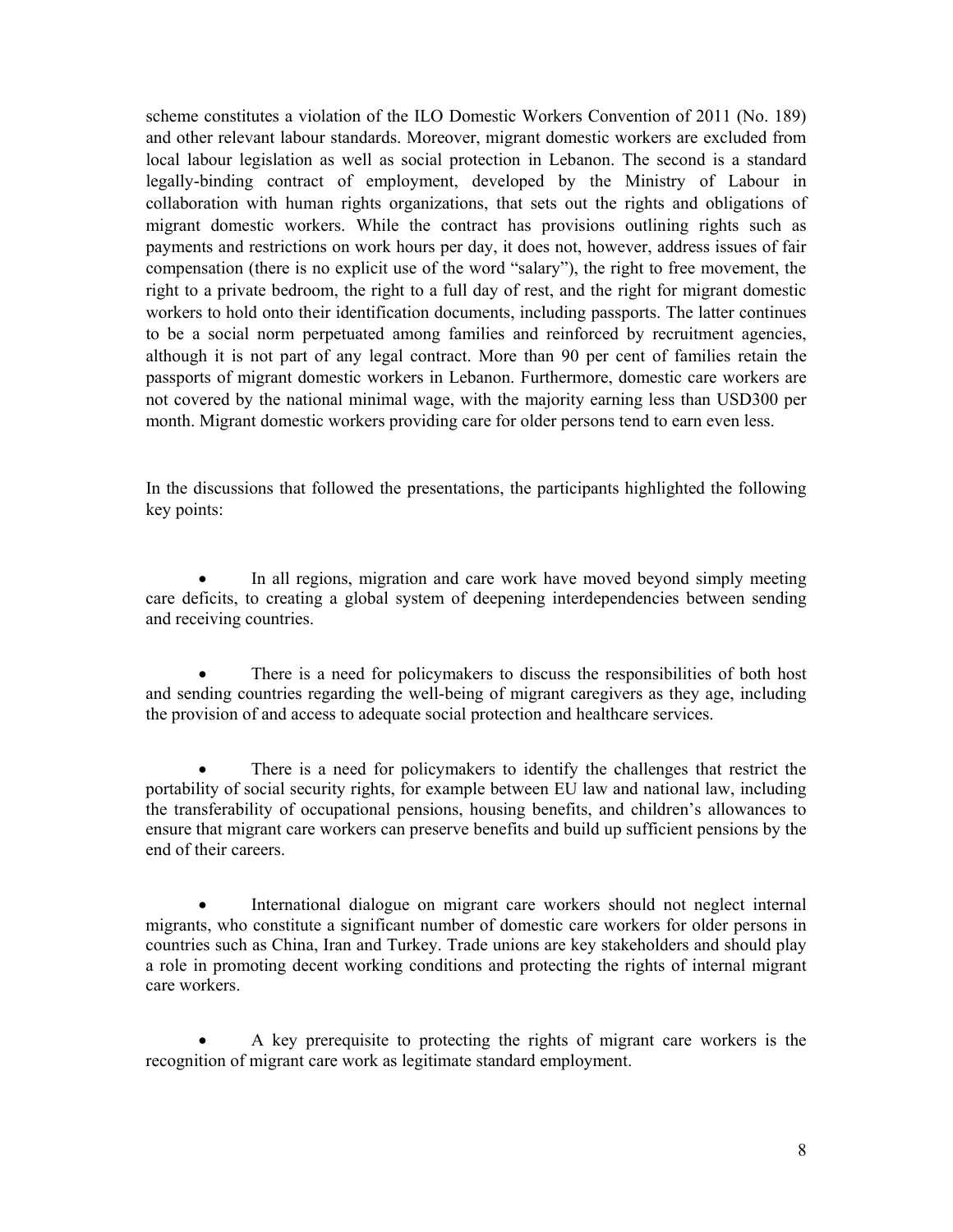Without intervention, the demand for migrant care workers is likely to be a dive to the bottom regarding migrants' rights. Informality means cheaper labour, and migrant care workers may be willing to accept wages and working conditions significantly lower/worse than those mandated by local laws and international norms.

 Circular migration is increasingly dominating policy discussions, especially as returning migrant care workers set up care services based on models of receiving countries, which may not be applicable or suitable to the local context.

 Policymakers must better manage labour migration to protect migrant care workers from human trafficking. For example, in the Caribbean, there is no certification in place that permits domestic workers or their family members free movement within the CARICOM Single Market Economy, as opposed to other workers such as nurses who may have academic certificates. Many migrant care workers are subjected to forced labour.

 Sex/gender, race/ethnicity and culture contribute to the construction of the perception of an ideal care worker for older persons. However, it is also important to explore the role of intermediary operators in this process in shaping the perception and flow of migrant care workers.

 Long-term care work is a skill that requires training. However, it is important to strike a fair balance between training and certification requirements on the one hand, and the unintentional exclusion of migrant care workers who may not have been able to afford the training on the other hand.

 Addressing sexual harassment is essential when discussing care work. There is a need to better understand and protect both the care recipients as well as the migrant domestic care workers from inappropriate sexual behavior and other types of elder abuse, which continue to be a challenge in regulated and unregulated settings.

 Older persons in receipt of care continue to face a variety of serious violations to their human dignity, including rough physical treatment, neglect, sexual exploitation and financial abuse. On the other hand, migrant care workers themselves are subject to expressions of prejudice, ill-treatment and violence, or even hostility from older persons in their care. There is therefore a need for policymakers to reconcile the rights of both caregivers and older persons in receipt of care to ensure that their human rights are equally protected and upheld.

 Education initiatives are important to address and alleviate the cultural disconnect exhibited in the day-to-day personal care between migrant care workers and older persons.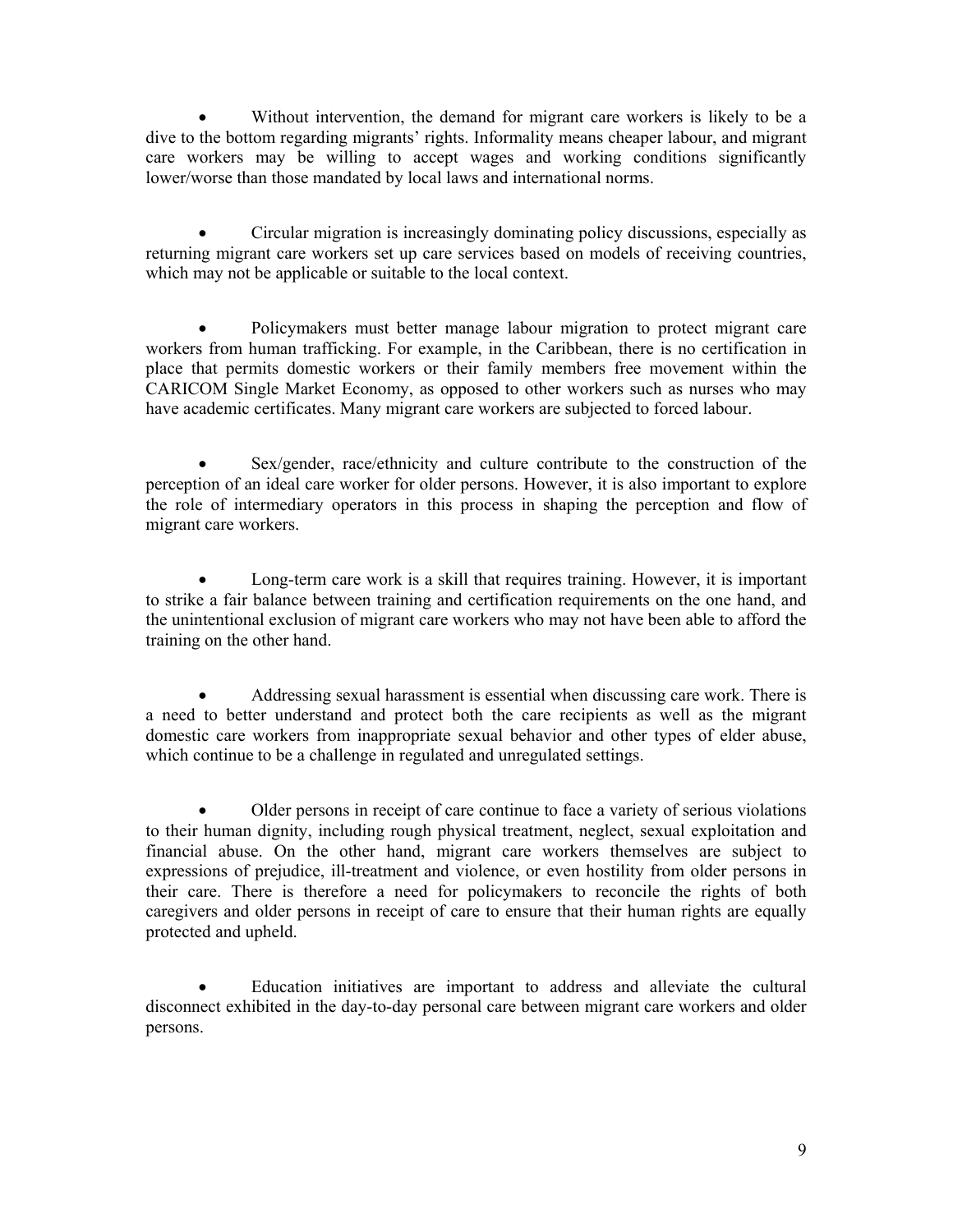#### **Session II: Unpaid care work**

**Ms. Shahra Razavi from UN Women presented on "Long-term care for older people: the role of unpaid care work".** She opened her presentation by noting that life expectancy has increased significantly, rising by 3.6 years just between 2000-2005 and 2010-2015. In 2015, more than half of persons aged 75 years and older lived in developing regions, where the relative weight of older persons is lower than in developed regions. She presented a "care dependency ratio" for this age group (75+) over potential caregivers aged 15 to 64 years across major world regions. The ratios in East Asia and the Pacific, the Middle East and North Africa, South Asia, and sub-Saharan Africa are similar and lower than those in Latin America and the Caribbean, Central and Eastern Europe and Central Asia, and developed countries, which also have higher ranges. In contrast, care dependency ratios for the 0-6 age group across regions have an inverse pattern, (being higher for most developing regions than in CEECA and 'Developed' countries). These ratios may help shed light on the reasons for which the challenge of long-term care in lower- and middle-income countries may not be high on the agendas of policymakers. However, by 2050, older persons aged 60 and over are projected to comprise around one quarter of the population of all global regions except Africa.

Against this backdrop, Ms. Razavi called attention to the current social arrangements for long-term care and related policy challenges. She noted particularly that women are both the main stakeholders in the provision of long-term care, as well as most of its beneficiaries. She focused on four main points regarding: conceptual issues; the role of unpaid care work in the "care diamond"; methodological challenges; and what we know about unpaid care work.

The "care diamond" is a term that depicts the institutional framework of care, comprised of the market (for-profit service providers along a spectrum), the State (e.g. care homes for older persons run by municipalities), the non-for-profit sector (e.g. community hospices) and families. The term conveys the interdependent relationships among these institutions and the tensions therein. Where one is constrained, for example by State austerity measures, the pressure on the others is intensified and, in some cases, care needs may go unattended.

"Unpaid care" entails the provision of both direct – or person-to-person – care (e.g. helping with bathing) and indirect care (e.g. preparing food or cleaning). There is some confusion around the terms "informal" and "unpaid", which are sometimes used interchangeably.

In families, the provision of care is not random; it is universally agreed that carers are women, reflecting a deeply adhered-to social construct. Women devote around three times as much time as do men on unpaid care, though gender inequalities vary across countries. In many developing countries, inequalities are greater. Within countries, care work is particularly influenced by family structure and composition, infrastructure availability (e.g. clean water and health services) and income level and social class. In addition to these factors, the presence of young children in a household also creates more unpaid care need, and women of lower income groups provide more unpaid care.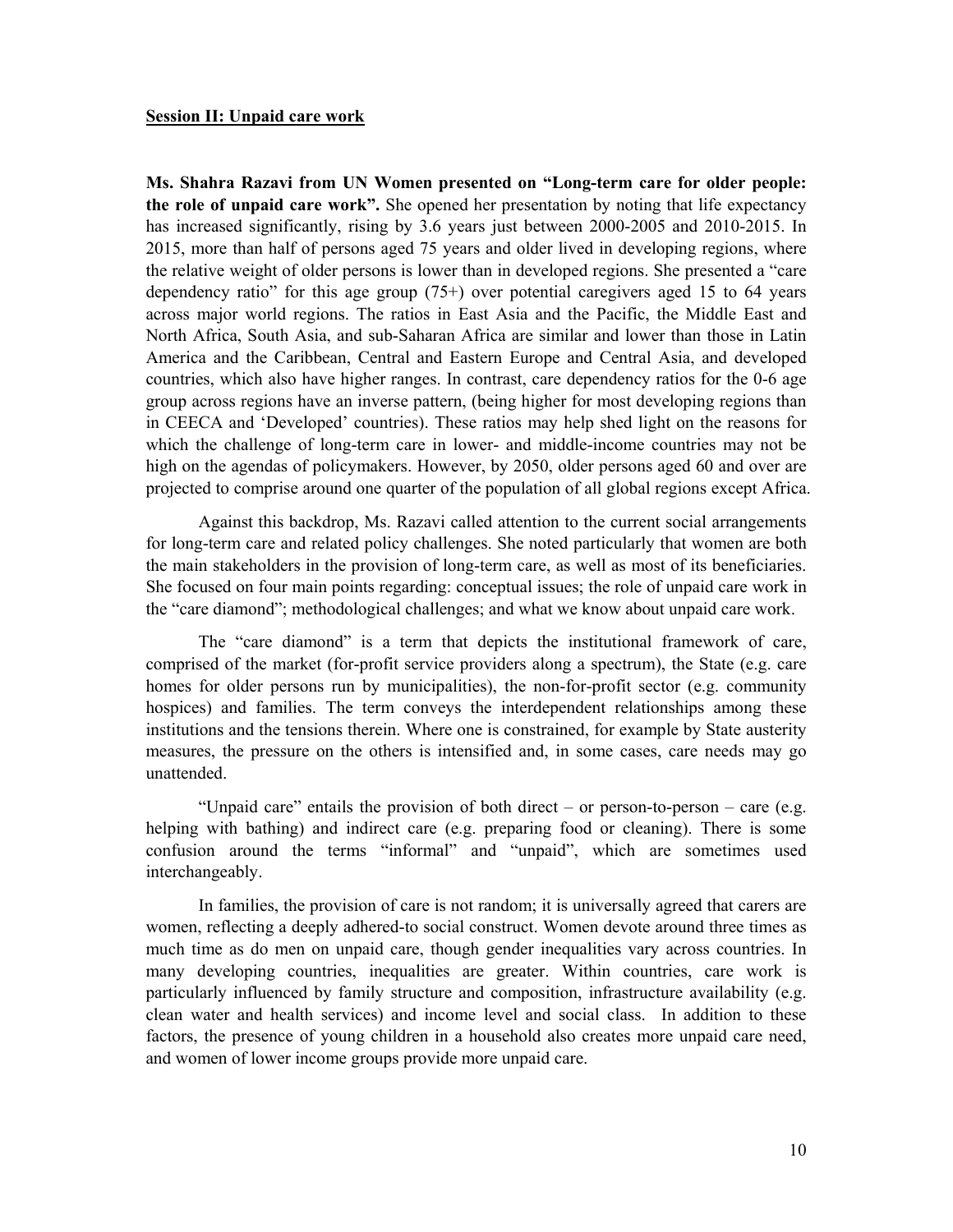The important role of families in the provision of care for older persons is reinforced both by social norms and, in some cases, legislation. Several countries have laws that mandate families to provide unpaid care to older persons.

Everywhere, families are still the backbone of unpaid care systems. However, neighbours and friends may contribute to care that is generally provided by spouses, daughters and grandchildren. In Japan and the Republic of Korea, most care for older persons who still live at home is provided by female spouses, children and children's spouses. In the Republic of Korea, care for older men is mostly provided by spouses, while carers of older women are mostly female relatives. Limited time-use data on care for older persons is available for developing countries, but information that does exist largely indicates significant gender inequalities in care provision.

Although time-use surveys have been useful for broadly measuring time spent on unpaid care work, it is difficult to measure care for older persons specifically with them, in part due to coding issues, as well as the lower frequency of such cases, especially compared to care for children. It is easier to measure time spent on child care. Specialists who work on long-term care should engage with those who work on time-use surveys to explore ways to include questions about care for older persons.

However, the living arrangements of older persons can also provide some indirect information about the provision of care. Across countries, older women are more likely than older men to live alone. Although those living alone may receive care and other assistance from persons living in other households (e.g. adult children), living with others does make the exchange of care and other resources more likely (both directed to older persons and from them). Census data harmonized by Integrated Public Use Microdata Series (IPUMS) suggests that among persons aged 80 years and older, 14 per cent of men and 30 per cent of women live alone. Residential patterns in this age group suggest that women across age groups are more likely than men to be providing care, and that women are less likely than men to have someone to care for them in old age.

In high-income European countries, evidence shows that gender inequalities in the provision of unpaid care for older persons are smaller, particularly compared to gender inequalities in the provision of unpaid child care.

Given the importance of families and women in particular, for long-term care, it is critical to have policies that support unpaid caregivers and reduce their care burdens. An interesting study of the Republic of Korea shows that the country's 2008 policy on long-term care insurance has been effective in reducing out-of-pocket payments on long-term care as well as lowering the time burden of unpaid caregivers through improved availability and affordability of home-based care services.

It must be stressed that investment in long-term care services can also be a significant engine of employment growth in the social care sector. However, the key is to achieve quality standards of service for care recipients as well as decent care jobs.

Ms. Razavi concluded her presentation by highlighting the synergies between investments in affordable, accessible and quality long-term care systems and the 2030 Agenda's Sustainable Development Goals. Such investments can contribute to genderequitable sustainable development by: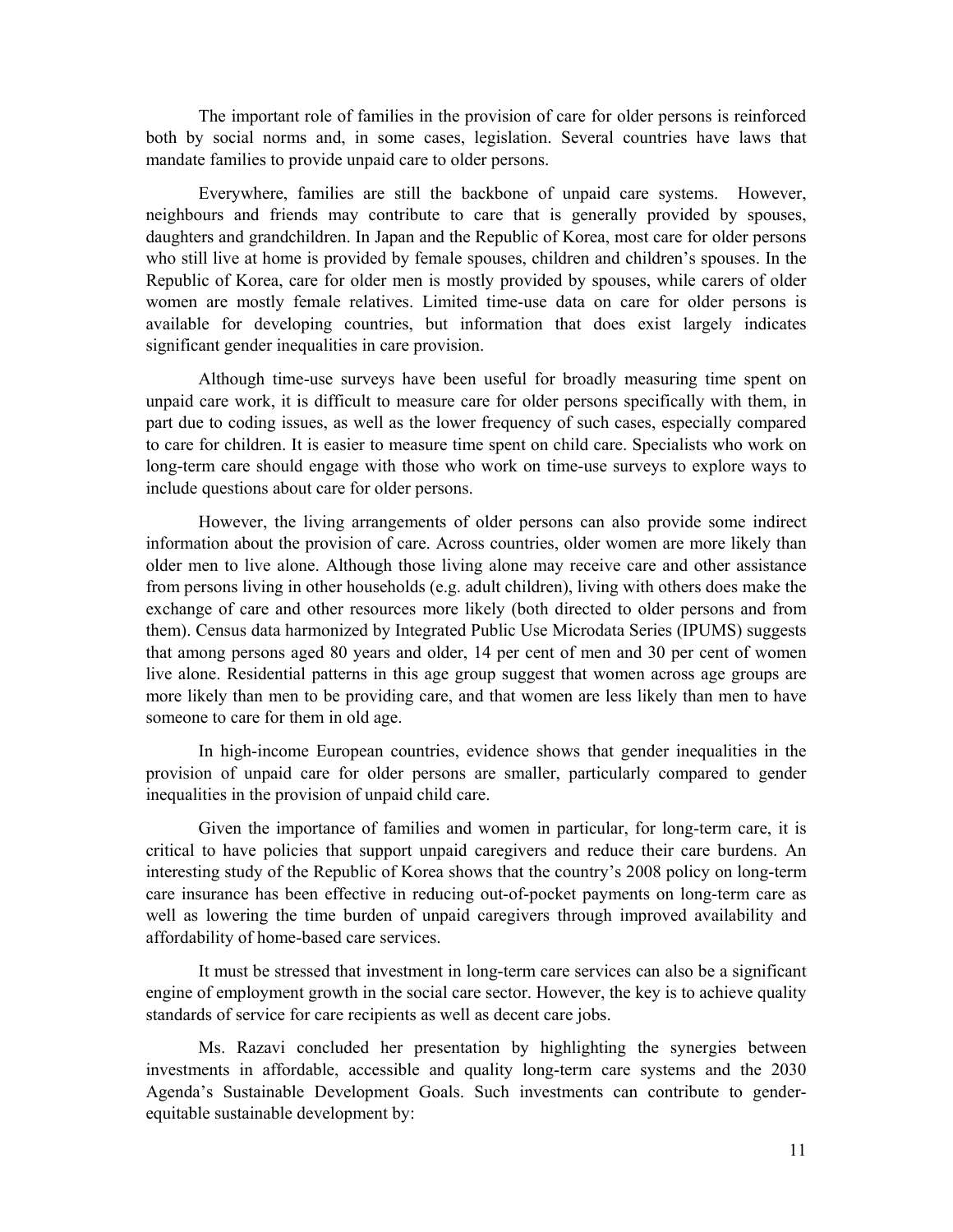- enabling the autonomy and well-being of older persons, among whom women are overrepresented (Target 3.4);
- providing respite for unpaid caregivers, also predominantly women, by shifting some of the responsibility to care workers (Target 5.4)
- giving unpaid caregivers the capacity to maintain their connection to the labour market (Target 8.5)
- creating decent jobs (Target 8.3) in the social care sector by promoting adequate wages, working conditions and training opportunities for a predominantly female workforce that is often also disadvantaged in terms of ethnic, racial and migrant status.

**Mr. Peter Lloyd-Sherlock from the University of East Anglia and the Bronfenbrenner Centre for Translational Research at Cornell University presented on "Unpaid family care for older people in low- and middle-income countries".** His presentation was premised on the fact that we do not really know the questions that need to be answered. He therefore proposed several key issues. Firstly, was that when family care is unpaid is this the only issue we should be concerned about. Research with unpaid carers shows that other important issues can include limited external support or recognition for this activity.

Alternatives to unpaid care were examined, including the employment of carers by families, which sometimes risks exploitation of care workers, in particular workers who belong to vulnerable groups. There is also the provision of cash benefits for older people/carers, which occurs, for example, in Argentina, Chile and South Africa. However, the Republic of Korea decided against cash benefits in favour of in-kind benefits, in part to try to avoid financial exploitation of older persons. There is also "non-family" care, which includes care in hospitals and residential care homes.

Another key issue proposed was that some women are coerced into taking the role of unpaid carer. Given the current demographic scenario, most women in low- and middleincome countries are not primarily caregivers for older persons. This begs the question of which women have the primary caregiving roles – in other words, how is care allocated among women? Mr. Lloyd-Sherlock shared examples from Mexico and Peru, where less powerful younger female family members were coerced or tricked into unpaid caregiving – often by older women. As another key issue, he noted that the role of unpaid caregiver can exact a heavy toll, as women may not realize at the outset the extent and/or degree of work involved, which is often unsupported and unrecognized, especially in developing countries. He stressed that actions to rectify this can indeed go a long way.

In addition, it was proposed as a key issue that unpaid family carers are not always able to provide good care.

Mr. Lloyd-Sherlock shared promising examples of interventions to support family care. For instance, the 10/66 caregiver intervention initiative of the 1066 Dementia Research Group is aimed at improving dementia care in low- and middle-income countries, applying the principle of "use what there is"; namely family members and community healthcare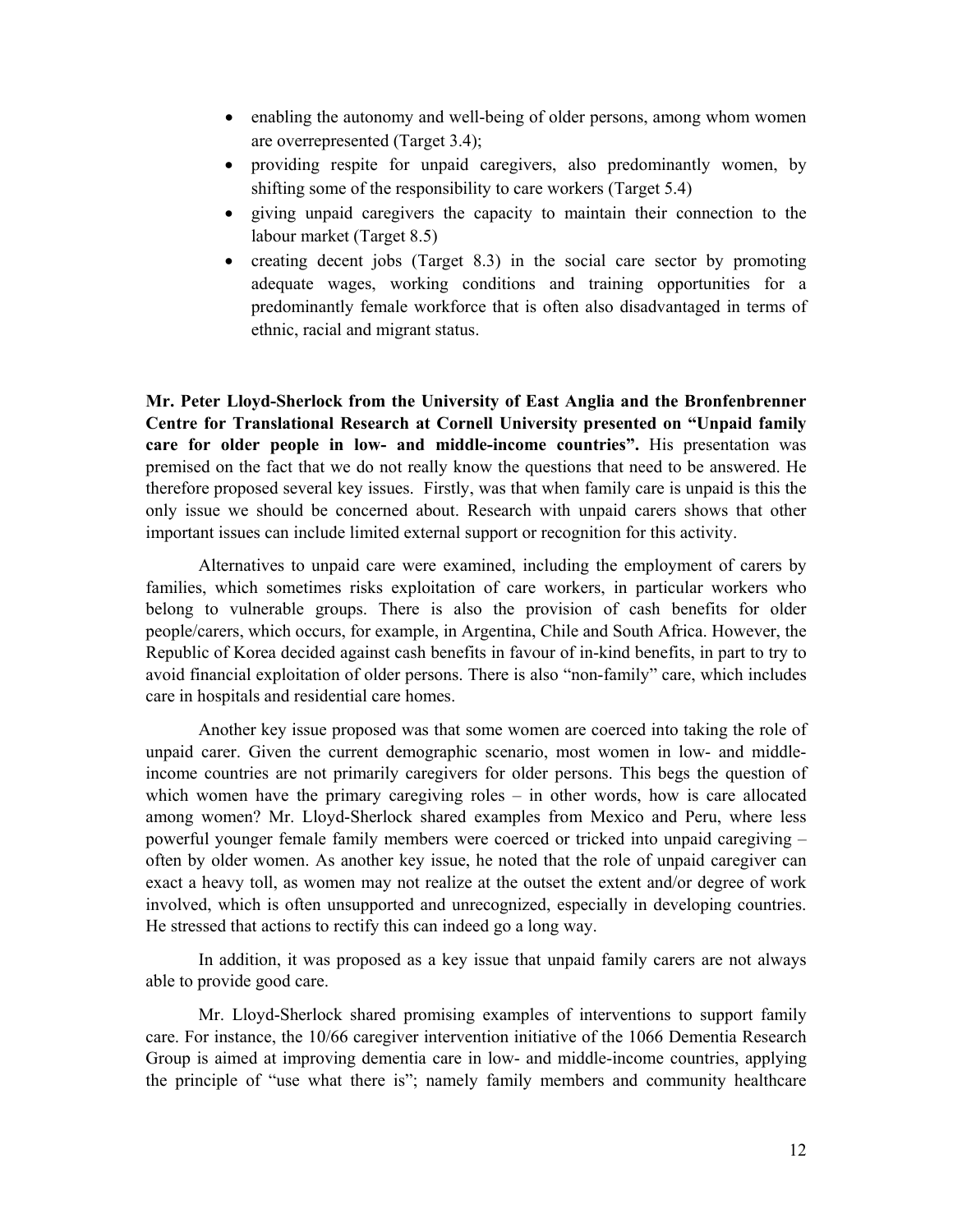workers<sup>3</sup>. The project focuses on caregiver education combined with training, which have been shown to be able to improve caregiver outcomes and to possibly also delay institutionalization and reduce mortality for people living with dementia, and is currently being formally tested in randomized controlled trials in nine countries. He also referred to the EASYCare Project, which aims to extend healthy active life and independence in old age through a targeted approach to the early identification of needs and responses that align with an individual's own priorities. The approach entails a set of tools, including for a multidimensional health assessment and to mobilize information and support, that can be used by practitioners, volunteers and family members, as well as older persons<sup>4</sup>.

It is important to stress, however, that we must go beyond piecemeal pilots – and most are just that. What is needed is major, integrated investment in family care, which is also most cost-effective. There must be integrated community-level primary health and social care.

 Often, there is little care literacy -- understanding ageing, frailty, etc., what caregiving involves, and how care needs evolve, and knowing how to access appropriate forms of external assistance and how to evaluate the quality of care - as well as what to do if that quality is poor. There is a need for "proactive care literacy".

Supporting family care should be the priority of any long-term care system. It reduces the non-monetary costs that carers face, such as time and freedom. It also empowers carers, reduces the care burden, and improves care outcomes. It does not entail a trade-off between caregivers and recipients.

**Mr. Mahmoud Meskoub from Erasmus University Rotterdam presented on "Why unpaid female labour matters: how to use time-use studies to evaluate it".** Unpaid care is not accounted for in systems of national accounts. Within households, care goes unnoticed – largely it is women's work. Care is thus invisible, non-monetized and considered to be without value. Valuation – or market valuation of income or expenditure (i.e. value added) – is important, as the domestic sphere (care, production and reproduction of labour) is essential for the market and needs to be valued and visible. The repercussions of the invisibility of unpaid care is seen, for instance, in pension and healthcare coverage, so that unless based on citizenship, access to health and old-age support is provided through the market  $-$  e.g. employment, so that women who have not been in formal employment must rely on their husbands for coverage.

Data on OECD and selected developing countries show that time spent on unpaid work is nearly equal to that spent on paid work in most countries. There is a trade-off between paid and unpaid work. The data also show that women do more unpaid work than do men, ranging from around 50 minutes more per day in Denmark to around 300 minutes more in India. In Iran, unpaid work is dominated by women.

How is unpaid work valued? There is the output of the unpaid work, being goods with market value, but detailed information is needed and costly to obtain and assess. There is also the input – mainly time needed to carry out the unpaid work. Time-use studies determine how

 $3 \text{ https://www.alz.co.uk/1066/resources\_caregiver_intervention\_rct.php$ <br> $4 \text{ https://www.easycareacademy.com/en/}$ 

https://www.easycareacademy.com/en/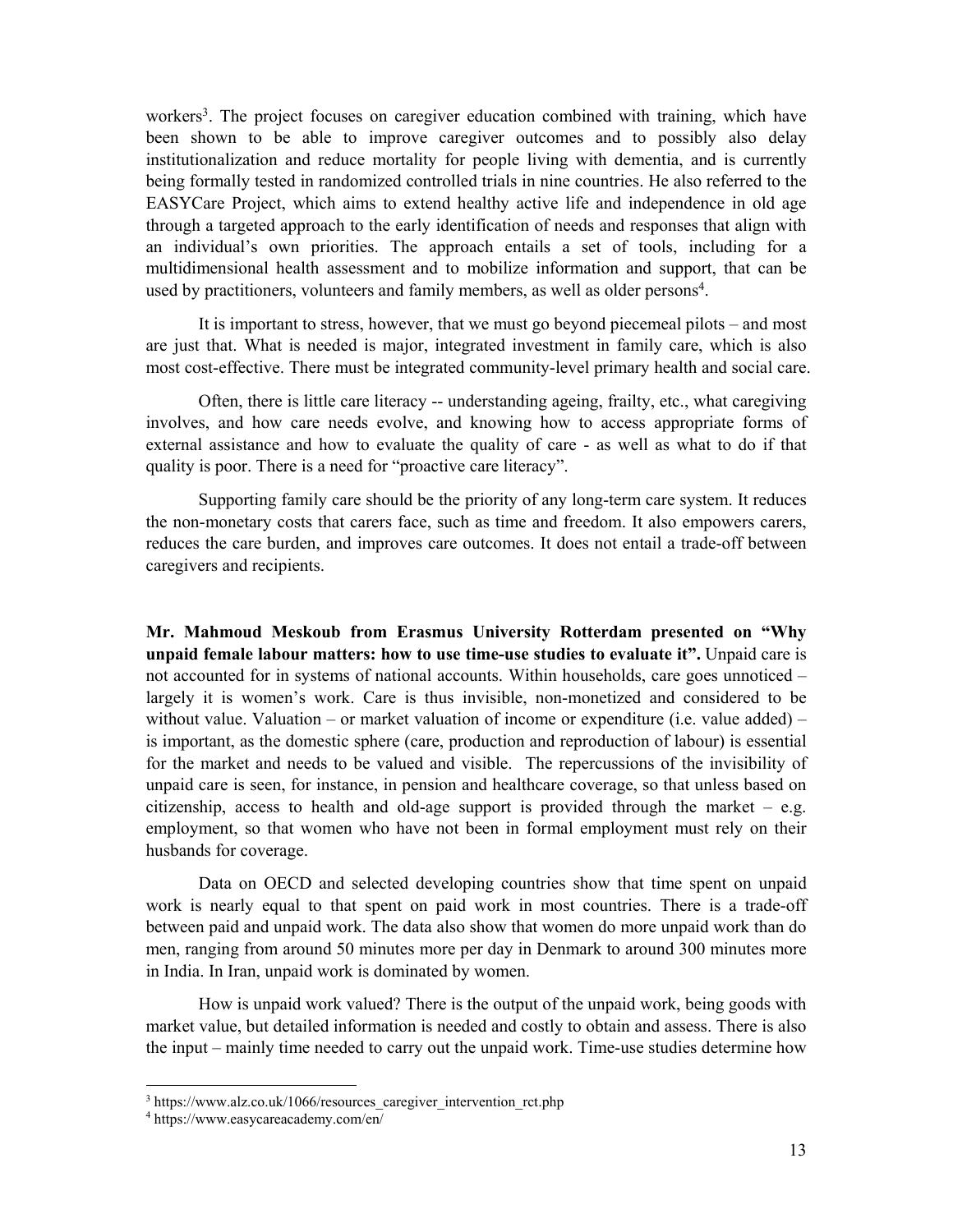much time is spent on unpaid work. Time is valued with a market income or wage, and includes the opportunity costs of unpaid work or the replacement costs (market wage rate) for general workers (all unpaid work) or specialist workers (in cooking, education, care, etc.).

Mr. Meskoub introduced a study in which he looked at the average daily time allocated to core unpaid household activities by housewives in urban areas of Iran (2008-9), and explained his valuation methodology (using the replacement method). He found that the estimated annual monetary value of the activities in 2008 was 26 million United States Dollars, though this is underestimated (as it is limited to married women in urban areas). It represents 7.6 per cent of total gross domestic product (GDP); if all urban and rural women are included, that figure rises to at least 15 per cent. These numbers are in line with studies from other countries. The female to male household work ratio was 4.5, and for persons aged 60 and above, it was 2.8. Women continue to do a significant amount of unpaid work into old age.

In OECD countries (1998-2009), the estimated value of unpaid work (male and female, 15-64 years of age) – using the replacement method – ranged from about 20 per cent of GDP in the Republic of Korea to over 50 per cent in Portugal.

Turning to conclusions and policy implications, Mr. Meskoub urged that unpaid work be made visible in national accounting systems. He noted that the value of unpaid work justifies Islamic tenets of family upkeep and compensation for wives' labour, while stressing the need to support women's rights to income and wealth without discrimination (especially regarding Islamic inheritance laws).

While it is necessary to increase female labour participation rates, this alone may not decrease women's unpaid work; the care burden at home has implications for economies and labour force participation. This highlights the need for social support for care and domestic work, particularly for women, as well as cultural change regarding gender roles. Moreover, women carers get old like everybody else, needing support themselves. Mr. Meskoub concluded his presentation by stating that women have earned their share of GDP – and urged them to claim it.

**Ms. Claudia Vinay from UNDP presented on "Women's empowerment, ageing and unpaid care work".** Her presentation opened with a range of facts about older women world-wide. Women continue to work and provide unpaid care into old age, yet – compared to older men – they are less likely to receive a pension, receive lower pension benefits, live longer, re-marry less often, are more likely to experience poverty and to live alone, and are thus less economically protected. Often, older women continue to work out of economic necessity. Around 65 per cent of people above retirement age who lack any regular pension are women. Moreover, many pension systems disadvantage women despite their longer life expectancy. Although poverty statistics that are both age- and sex-disaggregated are hard to come by in some regions and to compare, in Europe, for example, 12 per cent of older women live in poverty compared to 16 per cent of older men.

 A key message of the presentation was that a life-cycle approach to policy has great value, since social exclusion is compounded over time. Gender-based and intersecting disadvantage accumulates over the life course. A woman's care burden early in life can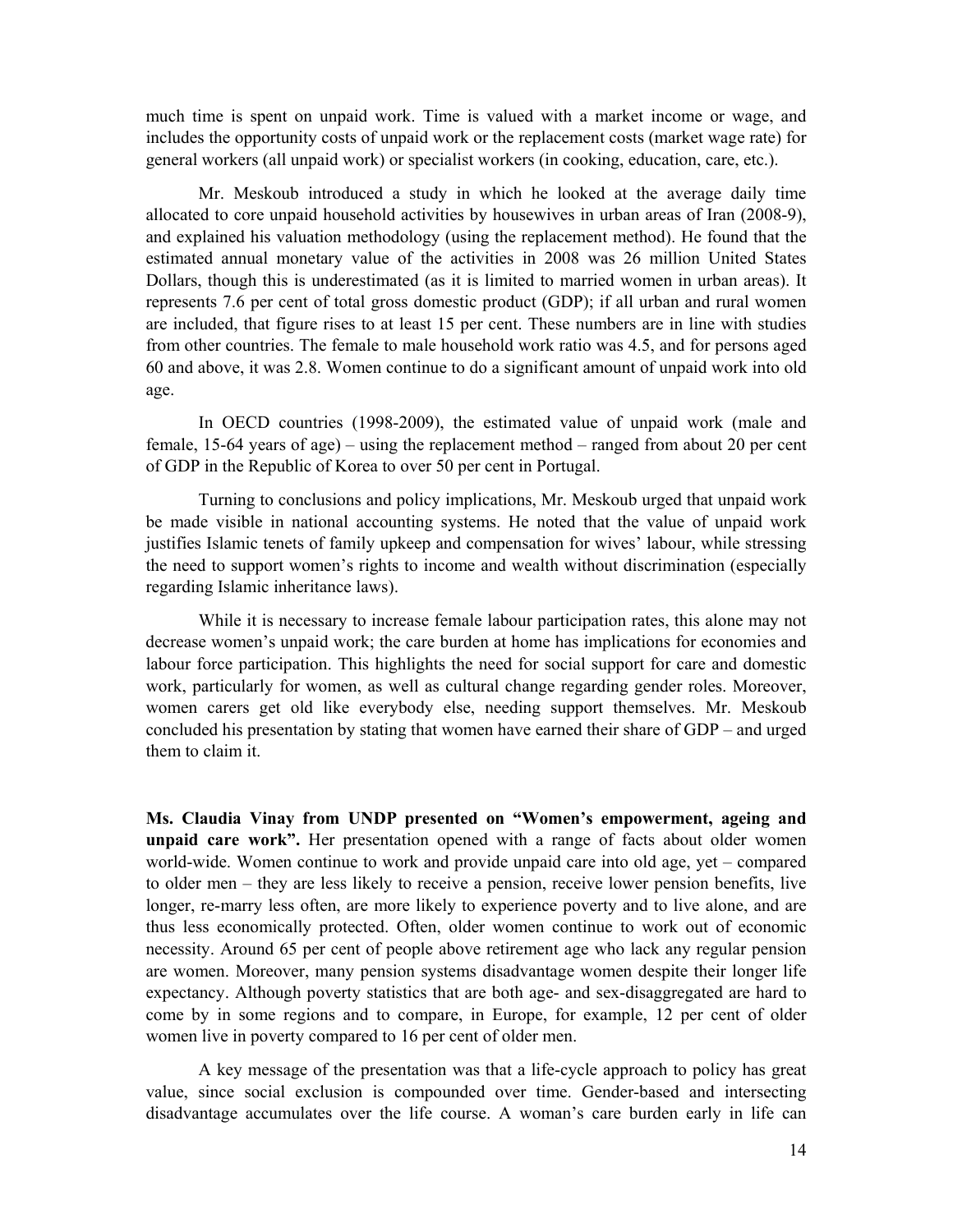influence her educational opportunities and outcomes, which in turn influence her job options and wage potential, all of which can lead to economic insecurity in old age. Other areas of disadvantage, such as discrimination in laws or in hiring practices, are also factors in this process.

Further exploring the links between unpaid care, gender, age and poverty, according to UNDP research (2016 Human Development Report for Latin America and the Caribbean; 18 countries and 6 other case studies), the absence of care services and/or systems and the presence of an older adult in a household can make that household vulnerable to poverty.

The determinants of escaping poverty may differ from those of falling into poverty. In the case of Jamaica in 2009-2010, the probability of an average household transitioning from vulnerability to poverty would decline 14 percentage points (from 31.7 per cent to 18 per cent) if that household had health insurance, all else remaining constant. However, the likelihood of falling back into poverty would rise 10 percentage points with the addition of one person to the household, particularly an older person – who would increase the probability by 14 percentage points. Nonetheless, in some countries, the presence of an older persons in the household does not have a negative effect, perhaps due to the benefit of old age pensions. Family care has many positive dimensions, yet it is not always engaged in by choice and can create or worsen financial pressure and resentment.

Policy responses should take a life-course approach. They should aim to achieve gender equality in education, skills development, employment (recruitment, wages) and retirement regulations. They should also promote financial literacy and inclusion.

There is a need to recognize, redistribute and reduce unpaid care. Greater investment is necessary in social care services to address the care deficit, which would also create employment opportunities for women of all ages. Care must also be recognized as a right – both in terms of provision and receipt. This right calls for a reorganization of care responsibilities and jobs away from the mainly private, family and female spheres. Care should be a collective, public and universal issue involving both men and women. Care responsibilities can be recognized with, for instance, caregiver credits or transfers, which also tend to benefit older women.

Most countries do not provide long-term care protection to the entire population. In many, means-tested programmes providing financial support towards the cost of care services require that one become poor to be eligible. Moreover, there is a shortage of long-term care workers, with informal workers – mostly unpaid female family members – far outnumbering formal paid workers.

Greater participation of other household members in care work can be promoted through measures such as mandatory maternity and paternity leave and the expansion of family leave to include care of those other than children. At the same time, more investment is needed in care infrastructure and in time-use surveys and data. Furthermore, social protection systems should encompass universal pensions, health care/social health insurance, caregiver credits or cash transfers, and maternity benefits for all.

During the discussion that followed the presentations, the experts made the following points: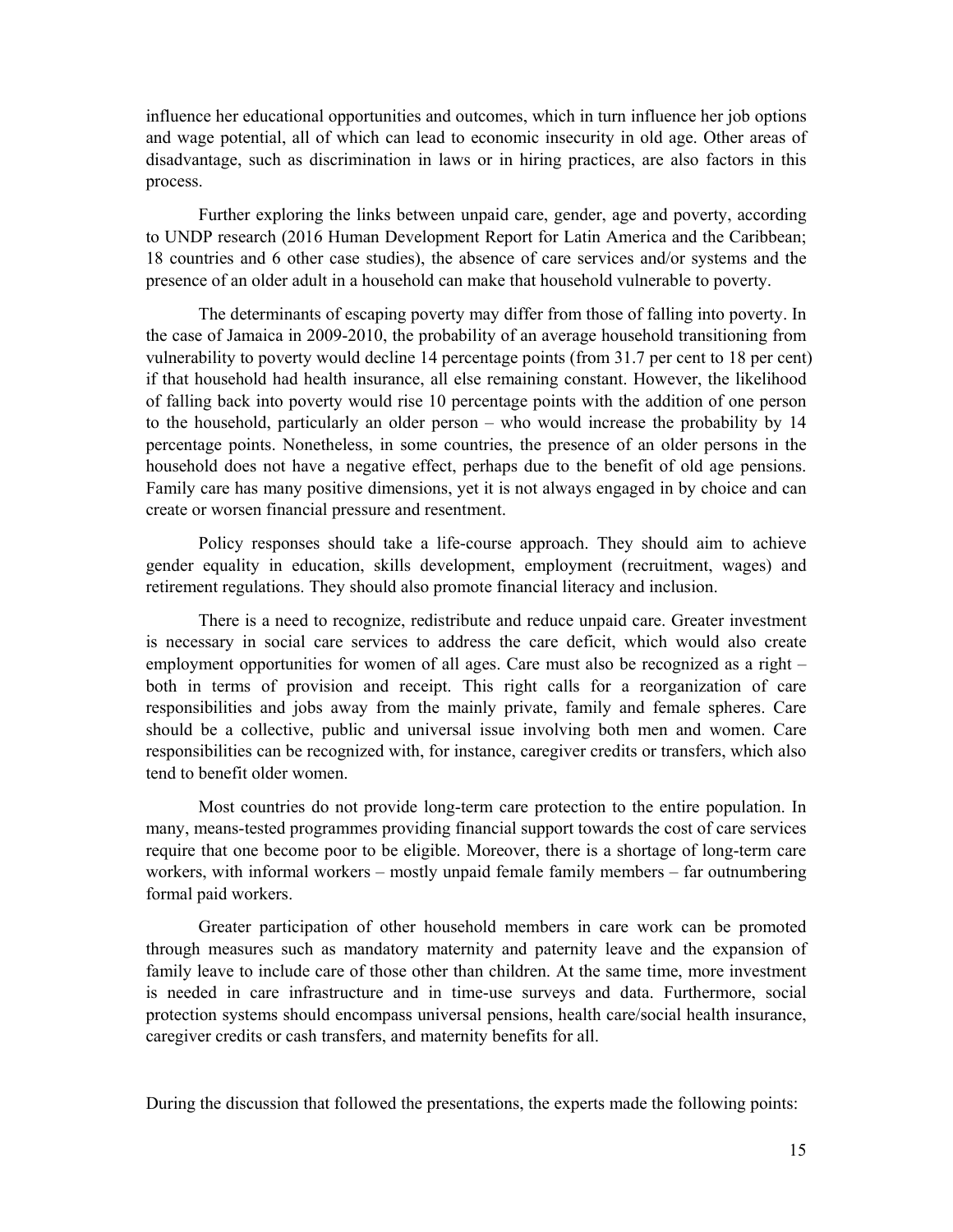- Care is a very particular kind of labour for which there is no ideal way of assigning value. The experts debated the importance of including finance ministries in discussions about time-use surveys. On the one hand, finance ministries would be satisfied to see that women are providing free labour. On the other hand, a strong case may be made by stressing that a lack of support to unpaid carers is in fact more expensive than the provision of support (for example, leading to higher rates of hospitalization among people who live alone and either do not receive any care or sub-standard care). In this way, time-use data can be an important advocacy tool. In fact, advocacy based on such surveys was successfully used in Trinidad  $\&$  Tobago to push the passage of the Counting Unremunerated Work Act, which aimed to count unpaid work as productive work.
- In addition to valuation and advocacy, time-use surveys are also useful for informing policy by revealing who is undertaking unpaid care. It is important to generate more ethnographic work along with time-use work (i.e. qualitative and quantitative research), and to have data disaggregated by age and gender, to guide policies. It is essential to know and understand that it has been invisible and yet has been sustaining our productivity and economies.
- We know that care is valuable, but what should be done about it? Do we pay unpaid carers, provide support to families, monetize care, etc.? Experts' held more positive views about the provision of supportive services than of cash allowances.
- Governments need to see the financial benefit of giving back to those who contribute to society without recognition. For instance, Singapore's Pioneer Generation Package was conceived of as repaying a debt to the older generation; it was well accepted and even eased potential intergenerational conflict. What was needed was to make the case.
- Many assumptions are made regarding unpaid care: that all families are strong and have children; and that all unpaid carers choose to engage in unpaid care. It is assumed that caregiving arises naturally out of affective ties. Yet these scenarios do not always exist. For instance, in some cases there is no family member available to provide care or a family member chooses to work in a remunerated job instead of providing unpaid care. The right not to care must also be respected. Families should have the right to opt out. However, it was argued that if they are supported, they would feel less inclined to do so.
- Experts referred to the importance of intergenerational ties and questioned how to support them through policy action.
- However, some family members undertake care only with the aim of benefitting from pensions or inheritance, which is a major impediment to quality care.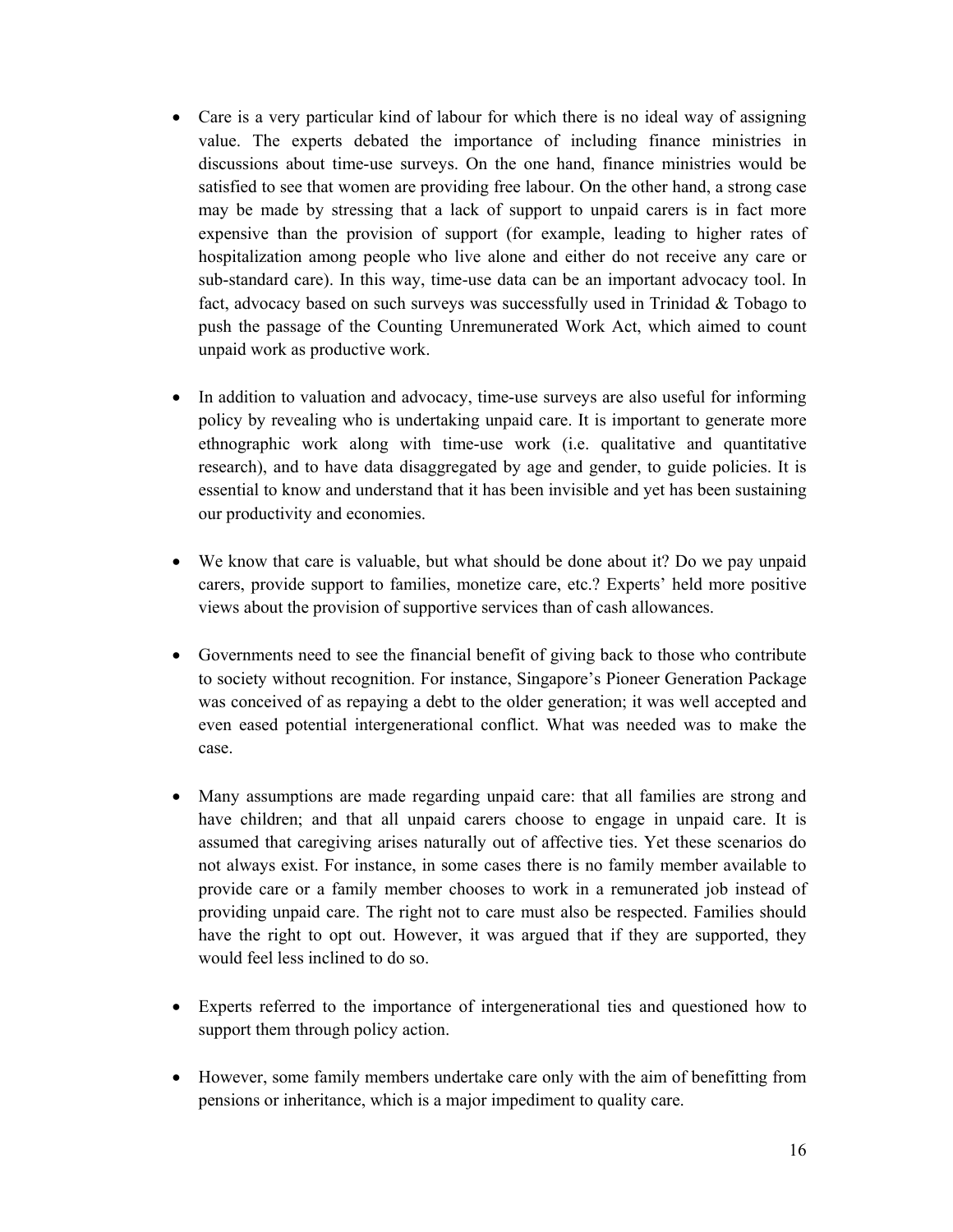- Experts referred to the increasing role of technology in providing care and reducing unpaid care burdens.
- Experts noted that there is more gender equality in the provision of elder care than of child care, though mainly by spouses. Men tend to give care in the form of assistance with finances and paperwork, while women are more involved in bodily care. No policies were identified that promote men's involvement in elder care apart from the general expansion of family care to include family members other than children. It was noted, however, that some older men do not want women caring for them and so there is some male presence in paid elder care work. Experts agreed on the need to support men as caregivers, and to also avoid reinforcing gender stereotypes in support to caregivers generally.
- Experts addressed multiple burdens experienced by caregivers. For instance, caregivers are often particularly vulnerable when the person for whom they care dies, an issue that is largely unrecognized. In addition, respite from care is often the greatest need experienced by caregivers, yet frequently goes unmet. Overworked carers are at risk of providing poor-quality care.

## **Session III: Care and decent work**

**Mr. Borja Arrue Astrain from AGE Platform Europe** presented on "Growing demand, precariousness and austerity: the long way to universal and quality long-term care in Europe"*.* Mr. Arrue Astrain began his presentation by highlighting the low levels of public spending on long-term care in the region, which averages just 1.7 per cent of gross domestic product (GDP) and is a barrier for many older persons in need of care from affordable and quality services. At the same time, due to population ageing there is growing demand for long-term care, which projections indicate could lead to a 65 per cent increase in public spending on long-term care, an average of 2.7 per cent GDP by 2060.

Based on available data and widely-shared user experiences, long-term care services are generally insufficient and sometimes of poor quality. Residential care expenses are covered by Governments more extensively than are expenses for care at home, which may give rise to the need for more unpaid care. There is a dearth of comprehensive and comparable data on the quality of long-term care (as opposed to the quality of health care), with just a few countries monitoring quality on a systematic basis.

Care work in the region is characterized by precarious work, which is linked to weak public spending and inadequate social protection that put pressure on services. The field is under-professionalized, with inadequate training for care workers, particularly on the rights and dignity of care recipients. Moreover, there is little recognition by society of the importance of long-term care professionals and services in general, likely due in part to ageist views. All these factors also negatively impact the quality of services.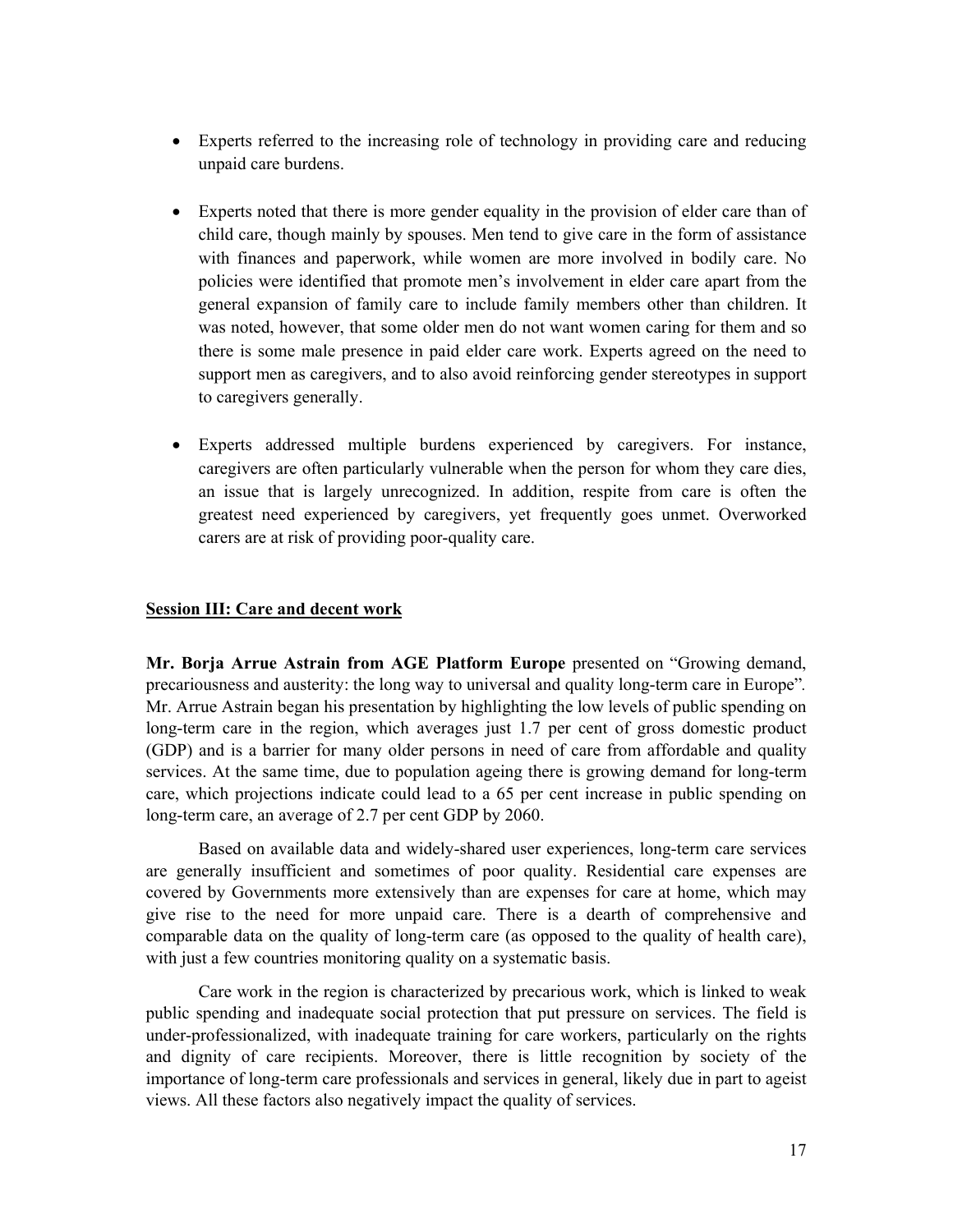Long-term care is widely considered to be an unattractive field of employment. Many are deterred by long and undesirable work hours, low pay, lack of recognition, and few opportunities to advance skills, which also result in low retention rates. In countries of the Organization for Economic Cooperation and Development (OECD), around 70 per cent of the formal care labour force are personal care workers, for whom, in some countries, no standard or minimum qualifications are required. Accordingly, long-term care jobs tend to be filled by members of those social groups which experience the greatest vulnerability and discrimination, particularly migrants and middle-aged and older women. Low investment in care workers contributes to the perpetuation of inadequate care practices that overlook the dignity of care recipients and can lead to neglect and abuse.

A research project on residential care homes for older persons in six countries found that the enjoyment of most human rights related to care by residents was at risk because of both a lack of awareness of human rights obligations and poor working conditions – that is, issues regarding qualifications, motivation and overburdening. "Discontent among care workers" was identified as a contributing factor in some cases<sup>5</sup>.

There have been efforts to try to shift the culture of care to respect the rights of care users and improve care quality, including to prevent neglect and abuse and address ageism. The European Charter of the rights and responsibilities of older persons in need of care and assistance (2010) and the European Quality Framework for long-term care services: principles and guidelines for the well-being and dignity of older people in need of care and assistance (2012), two voluntary frameworks developed by a broad range of stakeholders, have resulted in some progress and served to build awareness.

Austerity measures related to the economic and financial crisis of 2007 have exacerbated the precarity of care work and gaps in quality care. Following a period of counter-cyclical policies in 2008-2009, total spending on social protection fell in most countries. For instance, cuts to public spending in Hungary, Portugal, Spain and the United Kingdom amounted to 7-8 per cent of GDP. These extended to long-term care, with Ireland, for instance, implementing a 5 to 8 per cent reduction in disability and long-term care benefits. Users experienced longer waiting lists and a freeze on – or elimination of – entitlements. Many workers saw wage cuts, staff reductions and greater use of short-term contracts, as well as reduced working hours. This came in addition to growing instability in the region's labour market generally due to reforms. In this context, the United Nations Independent Expert on the Effects of Foreign Debt conveyed concern about the impacts of austerity on the health and social welfare entitlements of persons with disabilities, stressing that States "have limited capacity to make 'efficiency gains'" without adversely "affecting the quality, accessibility and affordability of public services".

Evidence shows that inadequate staffing in residential care facilities is a factor in how residents are treated and their enjoyment of autonomy, privacy and freedom of movement. For example, workers at a residential care home who engaged in a historic strike in France in 2017 reported that their poor working conditions led to their treating residents in an undignified manner.

<sup>5</sup> Belgium, Croatia, Germany, Hungary, Lithuania and Romania.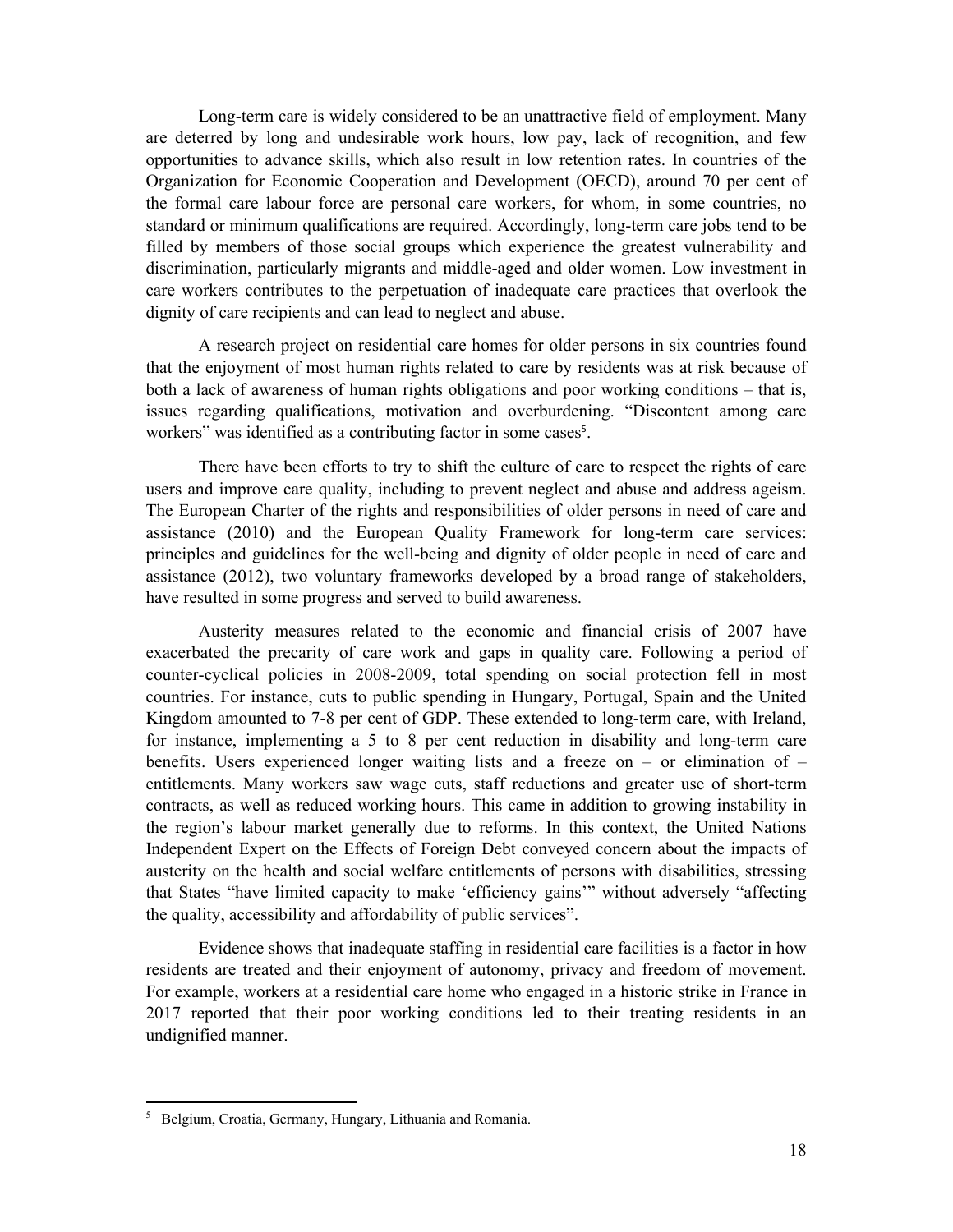The gradual reduction of long-term care coverage and other effects of austerity measures have forced greater reliance on unpaid carers, mainly female family members who often lack adequate support, and sometimes increases the risk of elder abuse.

In 2013, the European Commission published a Communication on "Social Investment for Growth and Cohesion", creating a regional narrative for formal care services and dignified working conditions. It called on European Union countries to consider longterm care services a social investment and to address the care worker shortage through the provision of incentives and improved working conditions. The Commission also encouraged countries to boost the number of "white jobs" (or "white coat" jobs, related to health and social services) in the care sector, where there is expected to be the greatest potential for job creation, stressing that good working conditions and appropriate skills are essential for highquality services. In this regard, European trade unions are calling for guaranteed access to training and qualifications and action to boost low wages; recruitment and retention strategies; consideration of employment conditions and care quality standards in public procurement of services; and access to unions (collective bargaining) by all care workers.

Mr. Arrue Astrain concluded his presentation with the following key recommendations: invest in the skills of care professionals; integrate human rights and respect for dignity in training for caregivers; promote societal recognition of the importance of care; improve public procurement processes for care services; enforce a right to quality long-term care; and better monitor the multiple impacts of austerity.

**Ms. Thelma Kay, independent expert, presented on "Towards caregiving as decent work". She opened her presentation with an overview of ageing in the Asia-Pacific region.** Population ageing is occurring throughout the region, but in waves. In Japan, the Republic of Korea, Singapore, and Hong Kong, Province of China, over 40 per cent of the population will be over aged 60 years and over by 2060. Another group of countries, such as China and Thailand, are rapidly ageing, while a third group are ageing at a slower place. Only in Afghanistan and Timor Leste will less than 10 per cent of the population be comprised of older persons by 2050. As many countries are ageing at a pace that exceeds their economic development, adapting societies to older populations poses a challenge. Other changes are also well underway in the region, including rising numbers of people aged 80 years and older, declining household sizes, family members becoming increasingly mobile and scattered, women increasingly participating in the labour market, older persons living alone in greater numbers, and a rise in chronic non-communicable diseases. These factors, and their interaction, have implications for models of care.

Countries across different levels of development have diverse patterns of care. Care exists on a continuum: primary prevention, primary care, acute care, step-down care/rehabilitation, community/home care, palliative care (with the latter two steps comprising long-term care). There is also a spectrum of health/care workers: formal (such as medical practitioners and paid caregivers), informal (such as family caregivers), multitasking untrained or undertrained domestic workers (some foreign), and volunteers (older persons' associations, self-help groups). Each step along the care continuum corresponds to one or more types of care worker, specialization or setting.

Ms. Kay turned to reviewing the human resources for care work within the context of the Decent Work Agenda. According to the ILO, decent work has four strategic pillars: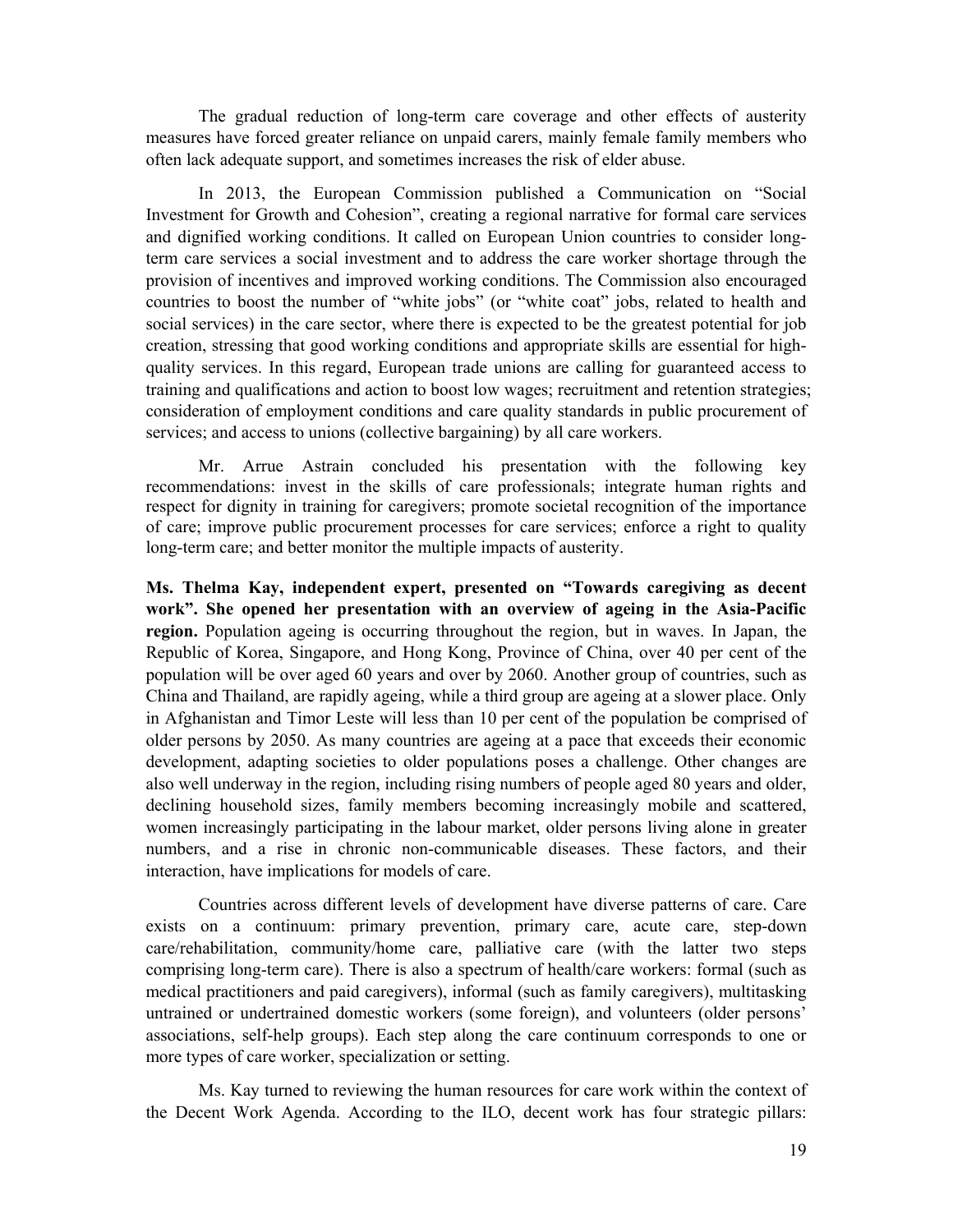employment; standards and fundamental principles and rights at work; social protection; and social dialogue. A framework to measure decent work contains 11 indicators: employment opportunities; adequate earnings and productive work; decent hours; combining work, family and personal life; stability and security of work; equal opportunity and treatment in employment; safe work environment; social security; social dialogue, employers and workers' representation; work that should be abolished (for instance, child and forced labour); economic and social context for decent work.

The ILO has estimated that there is significant health workforce shortages--including more than 18 million health workers in health occupations and more than 31 million workers in non-health occupations--of which the Asia-Pacific region accounts for around 56 to 59 per cent. In particular, there is a shortage in the supply of nurses. Working conditions are also problematic for health workers given the often long working hours, sometimes unsafe conditions, low wages, lack of recognition and respect, and a risk of being replaced by lowerskilled assistive personnel. In turning to responses to these challenges, Ms. Kay illustrated the long-term care human resource development strategy of Singapore's Ministry of Health, which has largely been implemented. It focuses on ensuring adequate staffing through enhanced planning and funding; ensuring competitive pay; increasing capability and skills, including through different types of training opportunities; and increasing efficiency and effectiveness through, inter alia, job redesign and use of technology/innovation.

As a starting point for increasing the supply of care workers, countries should prepare a health human resources landscape study and an overarching plan. Measures undertaken have included increasing the intake of students, which requires adequate training facilities and staff; establishing initiatives to promote career progression and professional development; setting up professional certification conversion programmes; and facilitating returns to nursing. There is also a new trend of seconding staff from acute hospitals to community setting. Basic care assistants are additionally being recruited to free up nurses for clinical work.

Ms. Kay referred to training in the region as a "a big can of worms". Classifications of long-term care work differ across countries, with training programmes varying in content and levels of skills and competencies. Experts have been advocating for national training standards to address fundamental skills and core competencies, including the engagement of occupational certification bodies; a tiered approach to training to foster a career ladder; and regulation or registration of training providers such as vocational schools, hospitals and NGOs. The Philippines, for instance, issues certificates in elder care. Though the feasibility is questionable, there is a move now towards harmonization and standardization of skills. Governments are looking at what other countries are doing to enable the cross-border exchange of skills.

International labour standards provide benchmarks for the working conditions of care workers. At the national level, labour laws and standards govern working conditions, though implementation and enforcement are challenging. There are trends aimed at improving care working hours, such as changes to standard shifts and flexi work.

Large wage variations exist which reflect skill levels, qualifications and education. Job evaluations which cover a job's size and scope are one measure to establish wage levels. The expansion of a job's scope, upgrading of skills and advancement up the career ladder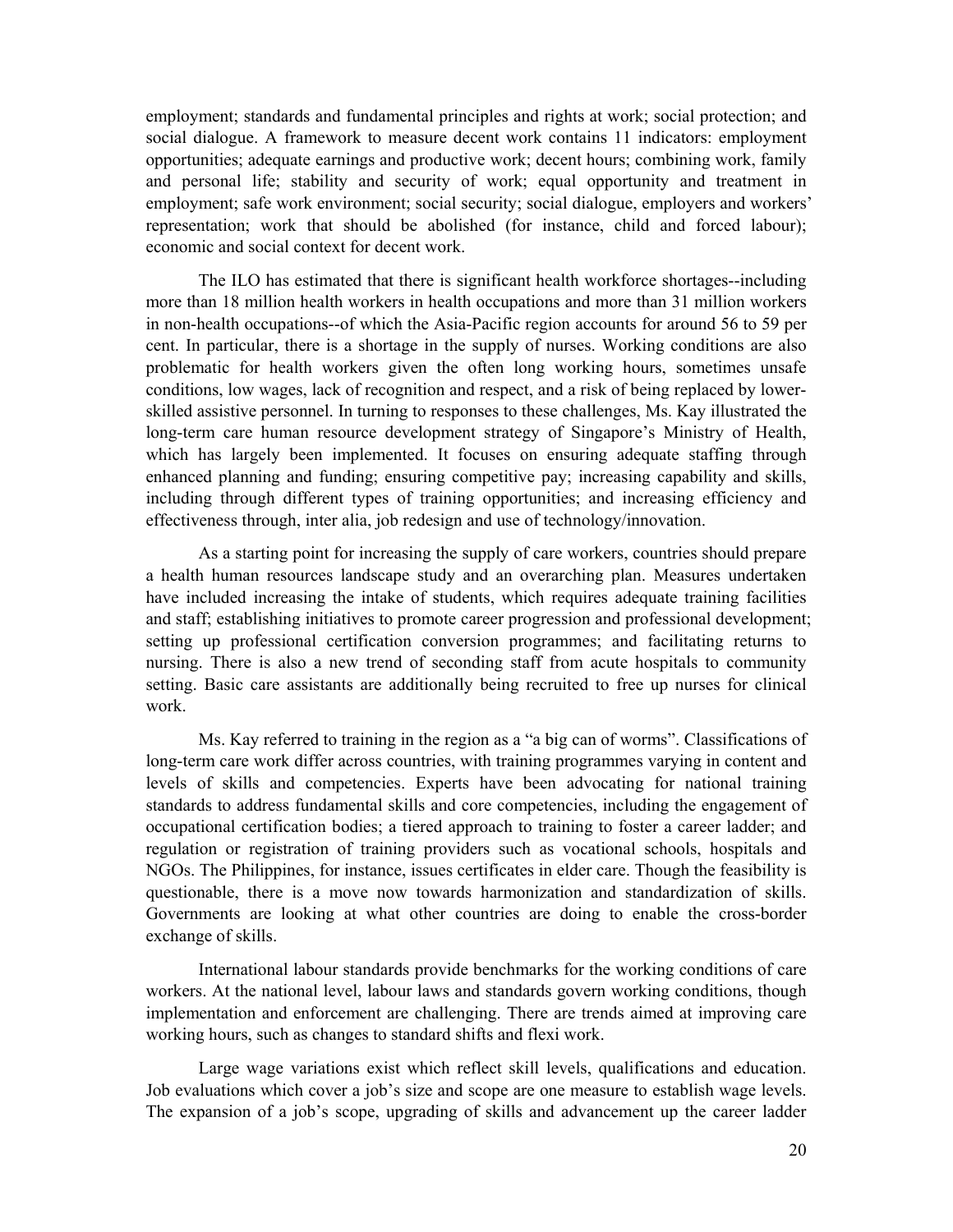should lead to higher wage levels. Amidst care worker shortages, there should also be room to leverage global competition for care workers to increase wage levels. In addition, it is important to challenge and address the perception of care work as women's work, which has contributed to its being undervalued.

New technology has the promise to be a game changer in care work, with important implications for efficiency and effectiveness. Through job redesign, it can ease physicallydemanding tasks. It is overcoming geographic barriers, expanding access to health and care information and services through e-learning, communication channels, telehealth and telemonitoring, and digital healthcare market places, for instance, while also facilitating collaboration across professions that can improve opportunities and outcomes. However, such technological developments will require training of medical personnel and inclusion in health and care curricula.

Although Governments in the region are improving the coverage of social protection, employment in the informal sector predominates and just 30 per cent of people above retirement age receive a pension. While health workers tend to be covered by social security in the formal sector in Government service, informal workers are rarely covered by schemes. Social protection can be strengthened through guaranteeing the right to coverage in national legislation and exploring innovative financing measures such as sovereign wealth funds or sin taxes.

Caregivers organize in various forms. There are professional bodies and councils, such as for doctors and nurses, which serve as accreditation bodies and negotiate on working conditions. There are also organizations of other healthcare service personnel. Organizations, collectives or networks also exist for domestic workers and for migrant workers, which may connect members for social, protection, and/or advocacy purposes. Patterns of organization are influenced by context, particularly if there is a tradition of collective action in a country. Sometimes, engagement between workers and employers in social dialogue and consultation can be guarded, discouraged or regulated in some settings.

Ms. Kay emphasized that care workers fall along a wide spectrum of jobs. In many cases, high-skilled jobs in the region--at the top end of the spectrum--can meet the criteria for decent work across the 4 pillars of the Decent Work Agenda. However, most care jobs fall short. This tells us that policy changes and multi stakeholder support are needed to transform care work into decent work.

**Ms. Ida Le Blanc of the National Union of Domestic Employees of Trinidad and Tobago presented on "Preparing caregivers for the future of work".** She shared that the Union has worked for more than two decades on behalf of domestic workers nationally, regionally and internationally. Its members are men and women who work as caregivers as well as housekeepers and cleaners, cooks, gardeners and other low-income workers in the informal sector. The Union represents members in workplace disputes, and facilitates organizing, negotiation, advocacy as well as training and education programmes for them and their families, with the aim of ensuring that workers in the country and region can secure decent work and an improved quality of life. It seeks recognition for domestic workers as workers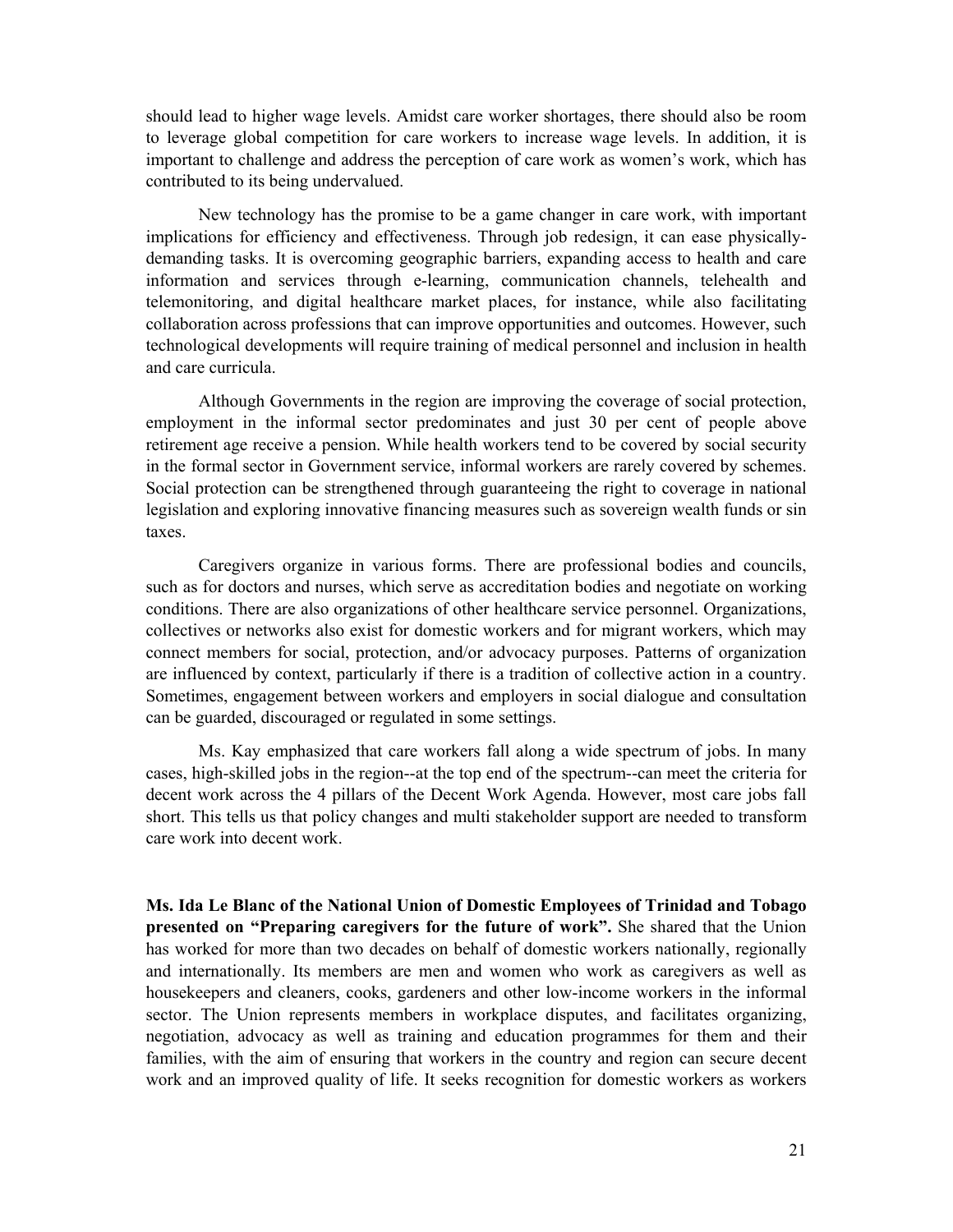under the Industrial Relations Act; in Trinidad and Tobago, an individual is only classified as a "worker" when s/he works outside a home.

The Union disseminates outreach information to build awareness of domestic workers' rights and their employers' responsibilities and organizes talks by Government officials and representatives of the International Labour Organization (ILO) on issues such as social protection and wages as well as on resources and programmes. It partnered with the trade union movement and a network of non-governmental organizations (NGOs) by hosting International Women's Day to give attention to domestic workers and provided a shadow report to the Committee on the Elimination of Discrimination Against Women (CEDAW). Additionally, it has won court cases for domestic workers whose rights under minimum wage and maternity protection legislation have been violated.

Many members provide care to older persons either in private homes or residential care facilities, either directly or as subsidized employees of a Government-managed assistance programme. They may be referred to as nurses' aides, geriatric workers, companions, or "helpers" (rather than workers). Older persons who require care services are categorized either as bedridden and unable to take care of themselves, or as able to care for themselves physically but requiring care for their social needs, such as meal preparation or assistance with medication. The first category involves more skilled and physical work, requires certain training, and often is conducted through shift work. In Trinidad and Tobago, people over 65 years of age who fall below a certain income threshold can claim a pension and placement in a residential facility; many would otherwise be unable to afford housing and care.

Mobilizing workers is not easy. However, when it comes to unionization, there is no difference among low-income workers – they all have in common a fear of losing their jobs and wages, while also fearing that their employers will know that they have joined a union. When workers are dismissed, they have no recourse. In addition, these workers receive low wages that do not match their skills. Many must work overtime to meet their needs. When workers complain about their employers to Government offices, they risk getting fired.

The Union's members (care workers) report abuse committed by care recipients as well as their relatives, some of whom expect care for themselves and other family members as well. Abuse occurs verbally and physically, including with the intent to demean and with racial undertones. In fact, racism is cited as one of the biggest challenges faced by caregivers. Sexual harassment is another major problem which, when committed by the older person being care for, is often shrugged or laughed off. Discrimination is reported based on race, class and gender. For instance, gardeners tend to be men who are paid more and treated better. Many workers endure abuse and discrimination because they fear that they may be unable to find other work.

Domestic workers also face employers who refuse to adhere to the legal minimum wage requirements, inadequate monitoring of labour laws, and employers who fail to comply with the national insurance system – which provides workers social security benefits.

To address such gaps in decent work, and to the provide the public with high-quality and affordable services, the Union established the Service Workers Centre Cooperative. The ILO provided training and management support to the Cooperative, and facilitated the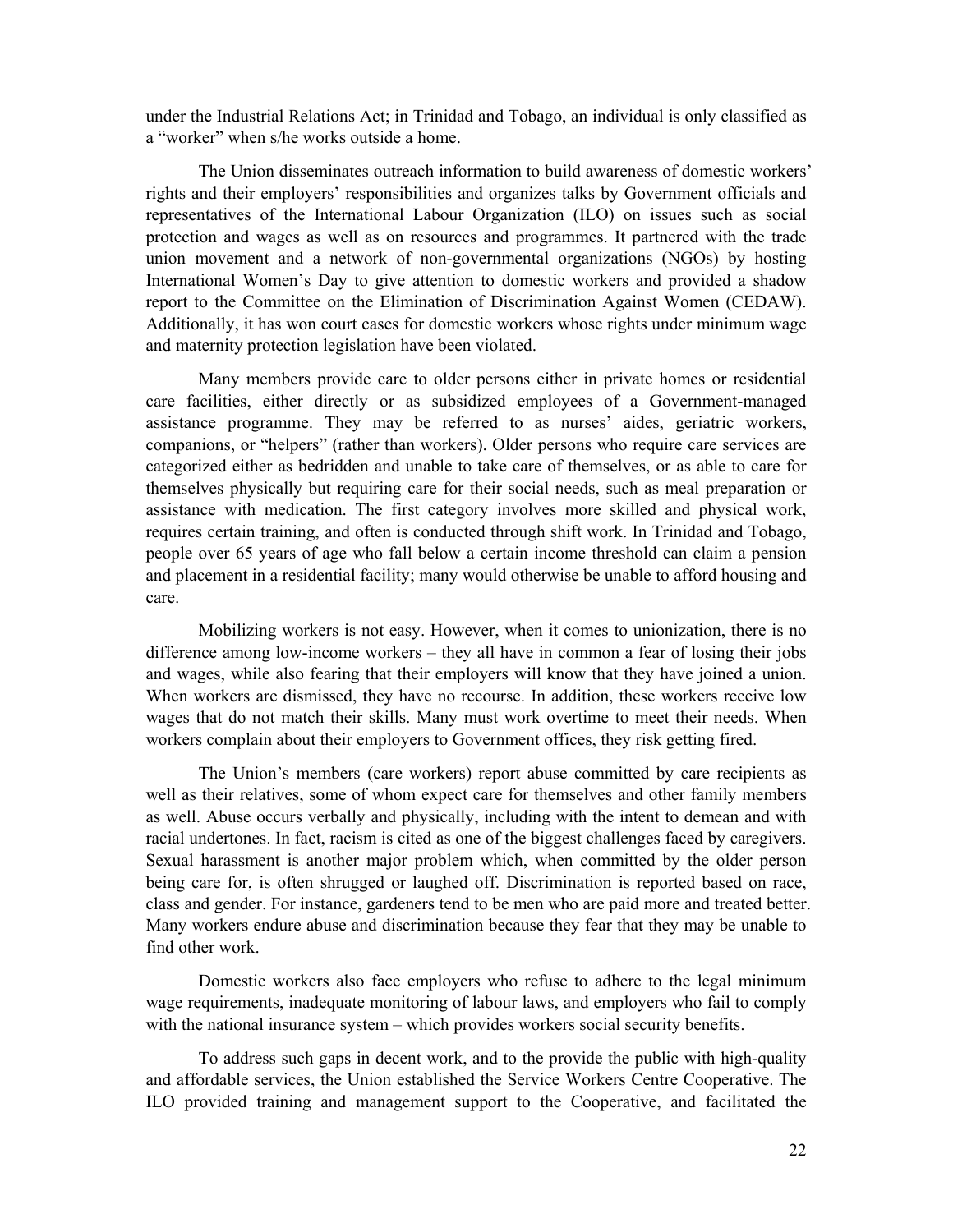finalization of an employment contract model through a tripartite process. The Coop, which is run by workers and operated democratically, secures for its members work contracts (some of which can be tailored) that ensure a living wage as well as ongoing training and continuing education. The Coop has helped workers to assert themselves and to confidently negotiate the terms of their employment. It also enables workers to lodge complaints and ensures that dismissals follow an appropriate investigation and have legitimate grounds.

Ms. Le Blanc stressed that the worker-owned cooperative model has the potential to bring together domestic workers to increase their voice and recognition, strengthen their bargaining power, expand their income-generating opportunities, and improve their managerial and entrepreneurial skills. Cooperatives themselves can also offer access to services, such as in the areas of housing and finance. Research suggests that women who are members of cooperatives practice democratic and participatory decision-making and assume leadership roles both in the organization as well as in their communities.

The Union calls for Governments and international agencies to devote greater attention and support to care, including through tackling sexist views on the provision of care within families, subsidizing the provision of high-quality care, and engaging in partnerships to improve and expand training for caregivers (which should cover the psychological and emotional aspects of the work). There is also a need to engage young people in the field of caregiving and to sensitive youth and the public about the ageing process and geriatric care.

The Union will continue to advocate to have domestic workers qualified as workers under the law. Meanwhile, the Cooperative serves to protect, equip and empower domestic workers.

During the discussion that followed the presentations, the experts made the following points:

• The terms "care" and "long-term care" are sometimes used interchangeably but may encompass different things. As one example, some studies lump together health and nonhealth services while others do not. Ms. Pot of WHO noted that her presentation refers to what each country calls long-term care – which may differ among countries.

 It is a fallacy that a plethora of care services exist across Europe. However, that is the case mainly in Nordic countries and not all countries in the region.

 Experts discussed the Domestic Workers Convention, 2011 (ILO Convention 189), which has been ratified by 24 countries, and debated its practical value. There is a lot of advocacy to push for more ratifications of the Convention, but some countries that have ratified it are not any better off since doing so. In the case of the United States, which has not ratified or signed the Convention, progress is occurring at the State – rather than the federal – level; several States have approved a Domestic Workers' Bill of Rights. Experts identified a need to elicit more local action. Experts noted that an intersectoral approach to care has worked well in some cases, with multiple ministries collaborating to reduce costs, improve efficiency, and complement one another's work. However, there can also be contention between/among ministries, particularly when one or more ministries has a budgetary advantage. As a starting point, a Common African Position on Long-term Care was adopted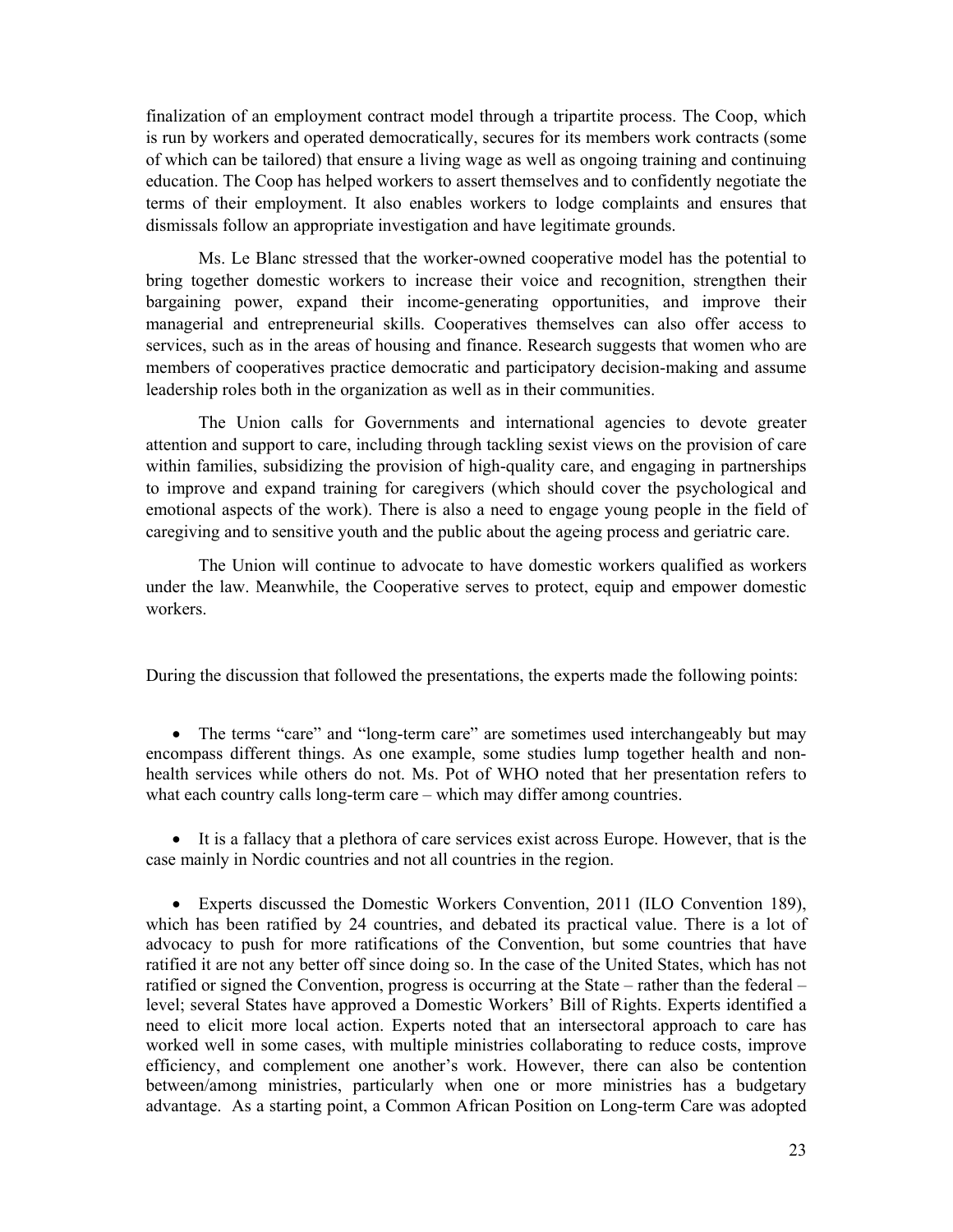by the African Union in April 2017, which emphasizes the importance of forming an intersectoral mechanism. The need to ensure a gender lens in long-term care planning was emphasized.

 A crucial first step towards achieving decent work for care workers is recognition that they are indeed workers. This is not the case in many countries and territories.

 Experts discussed the situations of care workers who go abroad for work, as well as those who then return home. In the Asian region, some countries in fact conduct long-term care training for workers prior to their leaving to take jobs elsewhere. Most workers who return home do so as entrepreneurs, with few continuing to work in the care field. The migration of care workers is an issue that is beginning to garner the attention of Governments, as sending countries must consider who will care for their own ageing populations. Governments should also further examine ways to harmonize care training as well as to capitalize on workers with care qualifications who return to their home countries.

 It is essential to address the shortages of nurses. Nursing is central to bridging health care and social care.

 Community-based care is an emerging area, representing an important shift away from acute care. Voluntary work is an important aspect of community-based care, which can be supported through small payments to volunteers by Government programmes.

 Social security rights and portability are key to decent work, particularly for migrant care workers. Among Caribbean Community (CARICOM) countries, for example, pensions can be transferred to home countries.

 All care workers should receive some training and have access to different levels of training. There must also be training standards.

 Attention should be given to ways to make care work attractive to young workers, both male and female. Decent wages are clearly one key component.

 Gaps in decent work affect not only care workers but also their families. There is a need to highlight the intergenerational impacts of non-decent working arrangements and conditions.

 Care and decent work and their linkages must be connected to the Sustainable Development Goals (SDGs), which are already helping to address such issues in an interconnected way.

 UNDP noted the "MAPS framework" (Mainstreaming, Acceleration and Policy Support) for the 2030 Agenda, adopted by the UN Development Group (UNDG). Though the framework is difficult to translate into practical actions at the country level, it helps with prioritization in each country context. For instance, social protection would be an accelerator. MAPS missions are undertaken to try to align national processes with the international agenda and to support countries in achieving progress in key areas.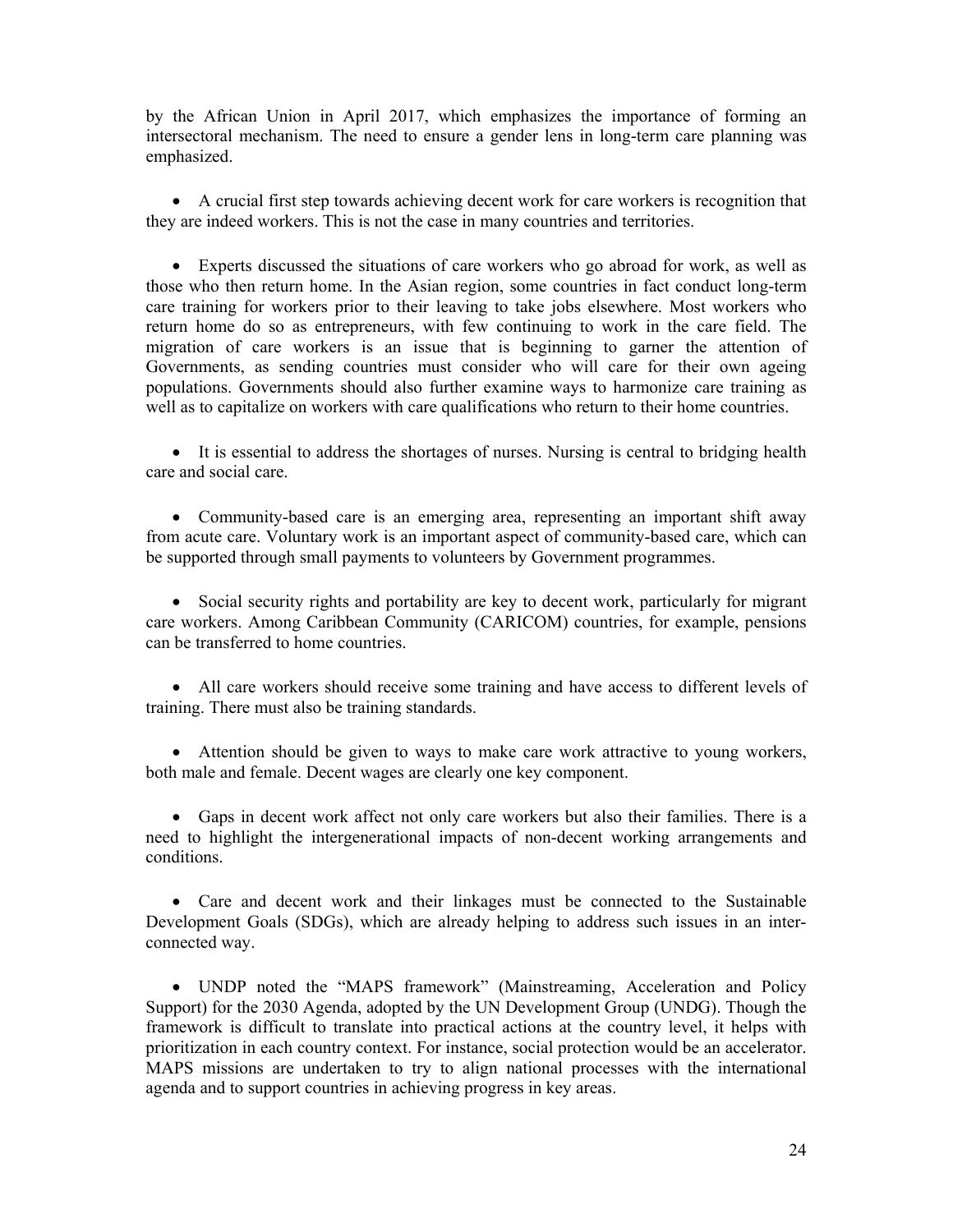Care can be an accelerator for economic growth. For instance, the EU is looking at care as a win-win situation – an employment generator and an economic growth accelerator. Long-term care is among the fastest growing sectors. We need to frame the discussion as a rethinking of economies.

#### **Session IV: Care for older persons: models, quality and trends**

**Ms. Anne Margriet Pot, World Health Organization (WHO), delivered a presentation entitled "Healthy Ageing and the need for long-term care systems accessibility, sustainability, quality and ageism"**. As one of the authors of the 2015 WHO *World Report on Ageing and Health*, Ms. Pot defined ageism as the stereotyping of and discrimination against individuals or groups based on their age. Some of the most important barriers to care for older persons are lingering pervasive misconceptions, attitudes and assumptions. These include references to care dependency ratios, the assumption that families alone can meet the care needs of older persons, and that caring for older people does not need training. Other factors that influence care for older persons are cultural norms and views on the value of family and paid care, the role of women in care, as well as the value of older people themselves. The absence of consensus on terminology used in care remains problematic, such as using terms like informal versus formal care without clarifying if what is meant is, for example paid or unpaid care, organized or unorganized care, trained or untrained caregivers, or regulated or unregulated care work.

Worldwide, the number of older people requiring care and support is rapidly growing. The recently-adopted Global Strategy and Plan of Action on Ageing and Health (2016-2020) renews the commitment to align health systems to the needs and rights of older persons and includes strategic objective 4 on "developing sustainable and equitable systems for providing long-term care (home, communities and institutions)". The objective states that "In the 21st century, every country needs to have a comprehensive system for long-term care". In framing how this could be achieved, the Strategy adopts the definition of long-term care (LTC) used in the *World Report on Ageing and Health*6 as "The activities undertaken by others to ensure that people with or at risk of a significant ongoing loss of intrinsic capacity can maintain a level of functional ability consistent with their basic rights, fundamental freedoms and human dignity". The Strategy also calls for establishing and continually improving the foundations for a sustainable and equitable LTC system; building workforce capacity and supporting caregivers; as well as ensuring the quality of person-centred and integrated LTC.

LTC focuses on health from the perspective of older people's trajectory of functional ability rather than on a disease they may experience at a single point in time. Among the most common misconceptions about LTC is that older persons lack independence while LTC attempts to stimulate them to do as much as possible themselves. LTC not only focuses on meeting older persons' basic needs for survival, but also on their ability to move around, build and maintain relationships, learn and make decisions as well as contribute to their

<sup>&</sup>lt;sup>6</sup> WHO, *World Report on Ageing and Health 2015*. Available from http://www.who.int/ageing/events/worldreport-2015-launch/en/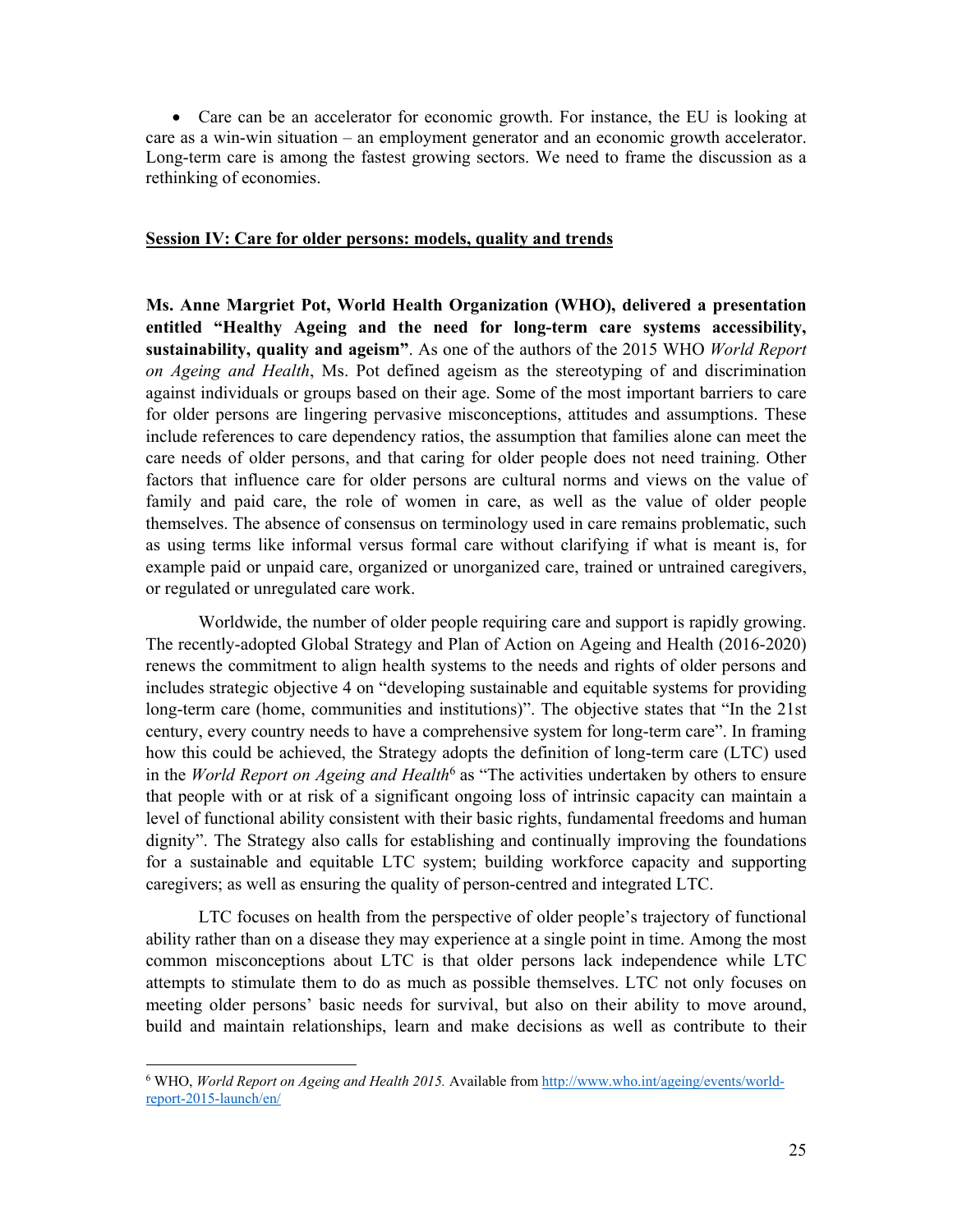communities. Ms. Pot reiterated that older persons have the right and deserve the freedom to realize their continuing aspirations to well-being, meaning and dignity, and a good life, even in the event of significant loss in intrinsic capacity.

 The form that LTC takes varies significantly among and within countries. It could be provided in settings that range from an older person's home to community centres, hospitals and care homes. The LTC workforce is comprised of a diverse spectrum of caregivers, ranging from untrained and unpaid family members, friends and volunteers, to paid homecare workers and highly trained professional caregivers. In this context, Ms. Pot provided an overview of the current global situation regarding LTC systems, noting that in many countries, the responsibility often falls on family members, who tend to bear the resulting social and economic costs of care for their older relatives. Other countries, such as Japan and the Netherlands, have adopted new care concepts with a comprehensive set of services and funding sources, including mandatory insurance schemes. However, challenges linger, including accessibility of care, financial sustainability and quality of care. LTC should be a part of universal health coverage for older persons, which is defined by WHO as ensuring that all people have access to needed health services without the risk of financial hardship associated with accessing those services.

Shrinking family sizes, growing out-migration among younger generations and increased aspirations of women to undertake other economic and social roles leave many older persons without the family members they would have relied on for care. There is a need to further engage a wider range of family members and the wider community able to contribute to the care of older persons, including males, non-family members, volunteers, young retirees and peers. While there is scope for low- and middle-income countries to develop large-scale networks of community-based LTC volunteers, as in Thailand and Costa Rica,<sup>7</sup> these countries still need to establish LTC systems that are sustainable and equitable.

 In most countries, financial sustainability is the focus of discussions on LTC. The European Union projects that current health expenditure levels will double by 2060. There is a need to reset current mindsets about LTC and to highlight its key benefits. The real costs to society are the missed opportunities to foster the functional ability of older persons, and not the expenditures made to foster this ability. Further, there is a need to move away from disease-based curative models towards the provision of integrated care that is oriented around the needs of older people. **Figure 1** (below), shows how healthy ageing is an investment, not a cost.

<sup>7</sup> Bulletin of the World Health Organization (November 2017). *Volunteer provision of long-term care for older people in Thailand and Costa Rica*. Available from http://www.who.int/bulletin/volumes/95/11/16-187526.pdf.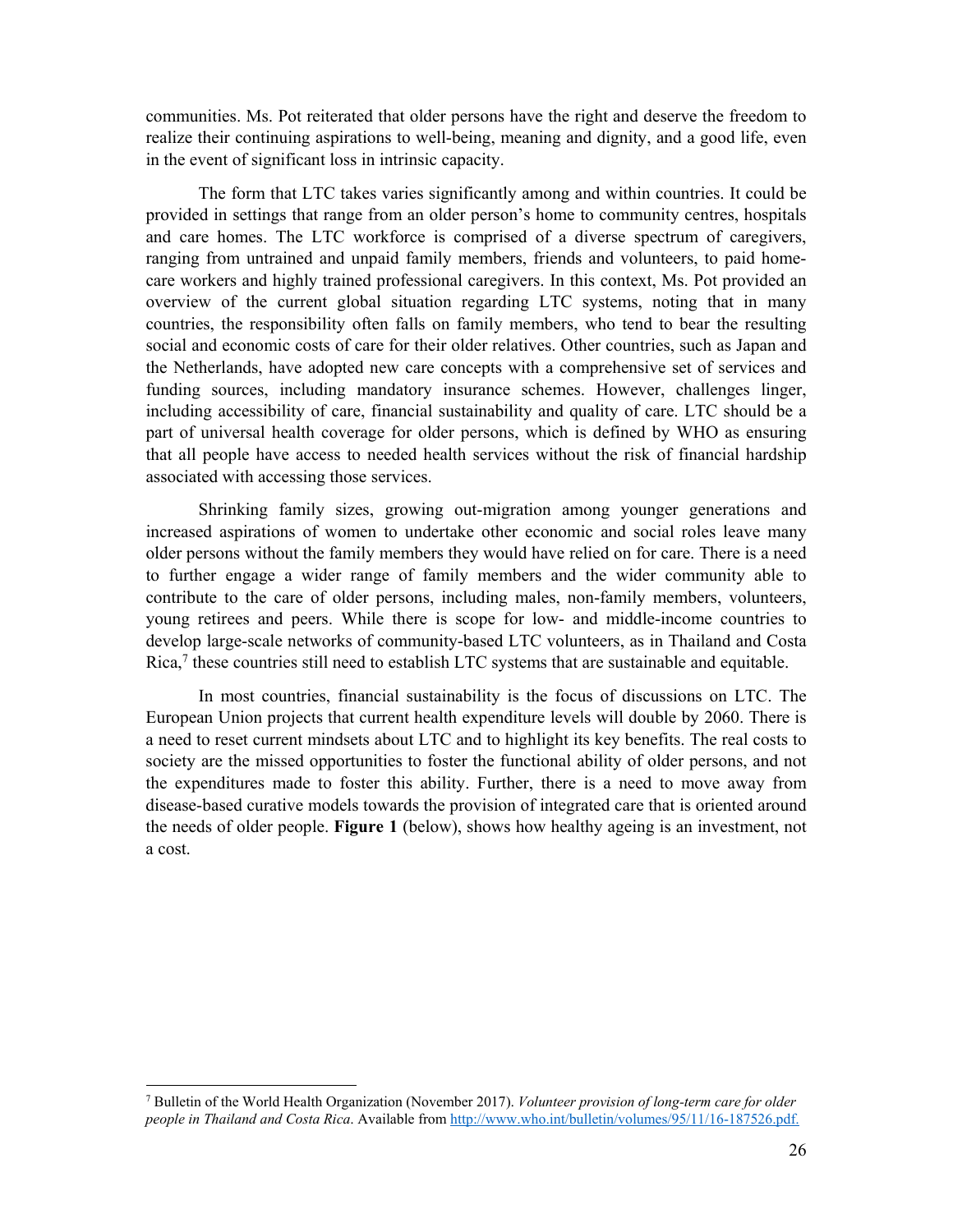# **Figure 1 Healthy Ageing is an investment,** not a cost



Ensuring quality care for older persons could be achieved through supporting unpaid caregivers by providing education, training and respite care, as well as offering cash payments or vouchers. It is important to complement unpaid caregivers' work with additional home-based services for older persons as well as access to a range of services including daycare or even institutional care settings such as nursing homes. Building a paid care workforce also contributes to the quality of care. This could be achieved through increasing pay and benefits, improving working conditions, providing training and career opportunities, appropriate workloads, and flexible work hours, as well as giving care workers the authority to make decisions. Ensuring that the paid care workforce has the skills and knowledge needed is also crucial to enable care workers to practice older person-centred care. This includes ongoing supervision, licensing and accreditation of caregivers and facilities, as well as adhering to national standards of care and care guidelines. There is also a need to invest in improving the image and status of caregiving. This could be realized by reducing negative stereotypes about the role of caregivers and shifting perceptions and values placed on caregiving for older persons.

 Ms. Pot noted that WHO recently produced an analytical report on care workers who are largely migrant women and who often work in informal settings in homes. The report is entitled "Women on the Move: Migration, care work and health."8 It recognizes the growing contributions that migrant women care workers make to public healthcare systems while also underscoring the legal and ethical challenges of relying on that contribution. The report further raises concerns about the health status of the migrant care workers themselves and the care implications for the families they leave behind.

 One of the ten priorities for a Decade of Action on Healthy Ageing is laying the foundation for a long-term care system in every country. WHO has carried out a series of

<sup>8</sup> Women on the move: migration, care work and health. Geneva: World Health Organization; 2017. License: CC BY-NC-SA 3.0 IGO. Available from http://apps.who.int/iris/bitstream/10665/259463/1/9789241513142 eng.pdf?ua=1.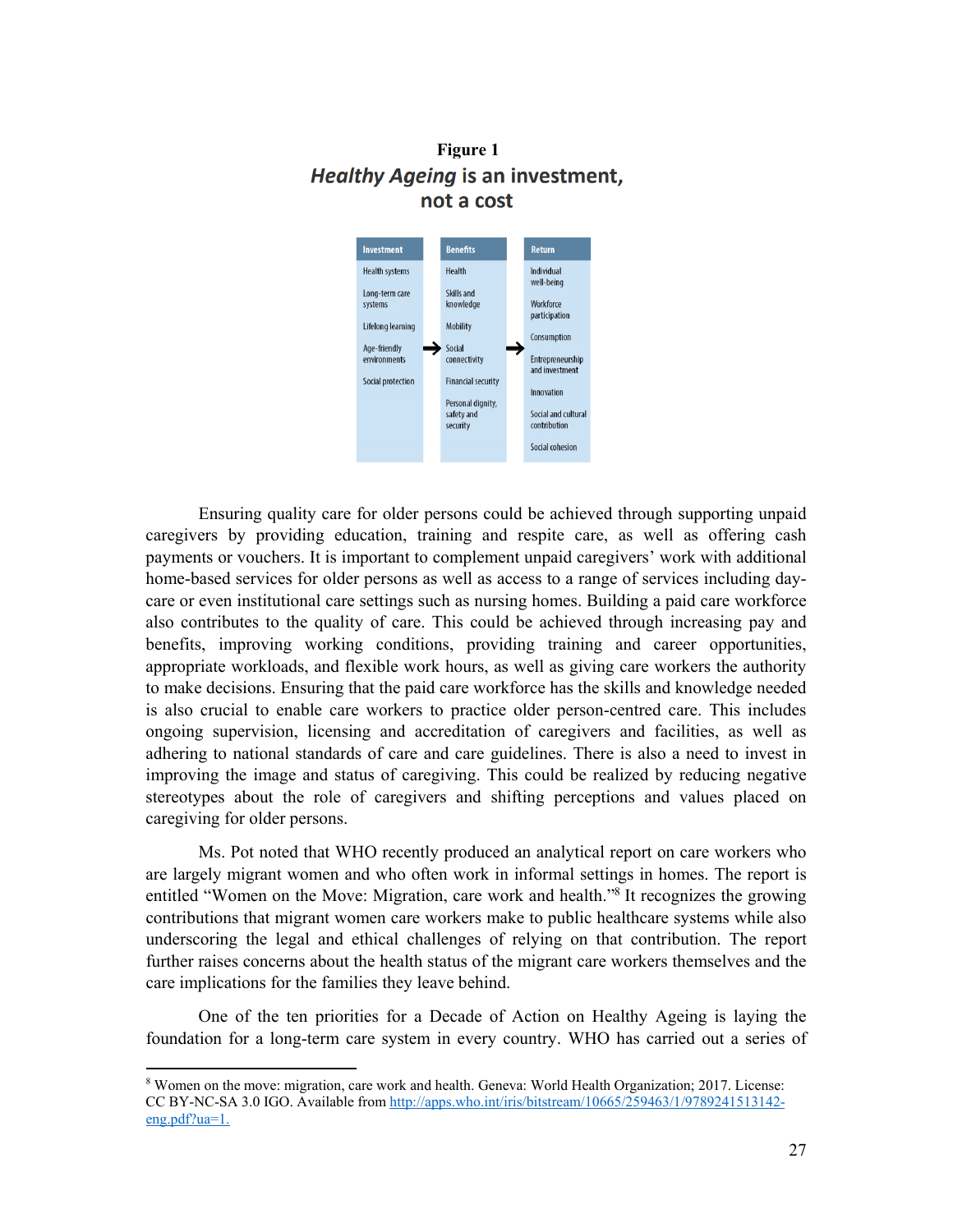regional discussions, including in Nairobi and Manila. These discussions have triggered a WHO long-term care series that aims to encourage the development of sustainable and equitable long-term care systems worldwide by sharing regional experiences, including gaps as well as good examples of models of care. The series also provides guidance on key LTC issues including financing, human resourcing, monitoring and research. In 2017, the series launched its first report entitled "Towards Long-Term-Care Systems in sub-Saharan Africa".9 Despite progress in the region, there remains a lack of focused work on LTC, reflecting low policy and political priority given to the issue in the region.

 In conclusion, Ms. Pot noted the importance of developing indicators and mapping LTC as an essential prerequisite for policymakers to frame policy around the issue and inform action on it. Mapping will also offer a baseline reference for comparison and evaluation. **Figure 2** (below) shows the percentage of the population aged 65–74 years and 75+ years with a limitation in one or more of five basic activities of daily living (ADL), by country.10



#### **Figure 2**

Percentage of the population aged 65-74 years and aged 75 years or older with a limitation in one

eating, bathing, dressing, getting in and out of bed, and using the toilet. Sources: (16, 34).

The Figure summarizes information from the Survey of Health, Ageing and Retirement in Europe (SHARE) and the WHO Study on global Ageing and adult health (SAGE) on the prevalence among older people of needing assistance with at least one of five ADLs, namely: eating, bathing, dressing, getting in and out of bed, using the toilet. It shows marked differences among countries and demonstrates the impact of increased age on

9 Towards long-term care systems in sub-Saharan Africa: WHO series on long-term care. Geneva: World Health Organization; 2017. License: CC BY-NC-SA 3.0 IGO. Available from http://www.who.int/ageing/long-term-care/WHO-LTC-series-subsaharan-africa.pdf

<sup>10</sup> Source: Fig 3.20 page 68. WHO, *World Report on Ageing and Health 2015*. Available from http://www.who.int/ageing/events/world-report-2015-launch/en/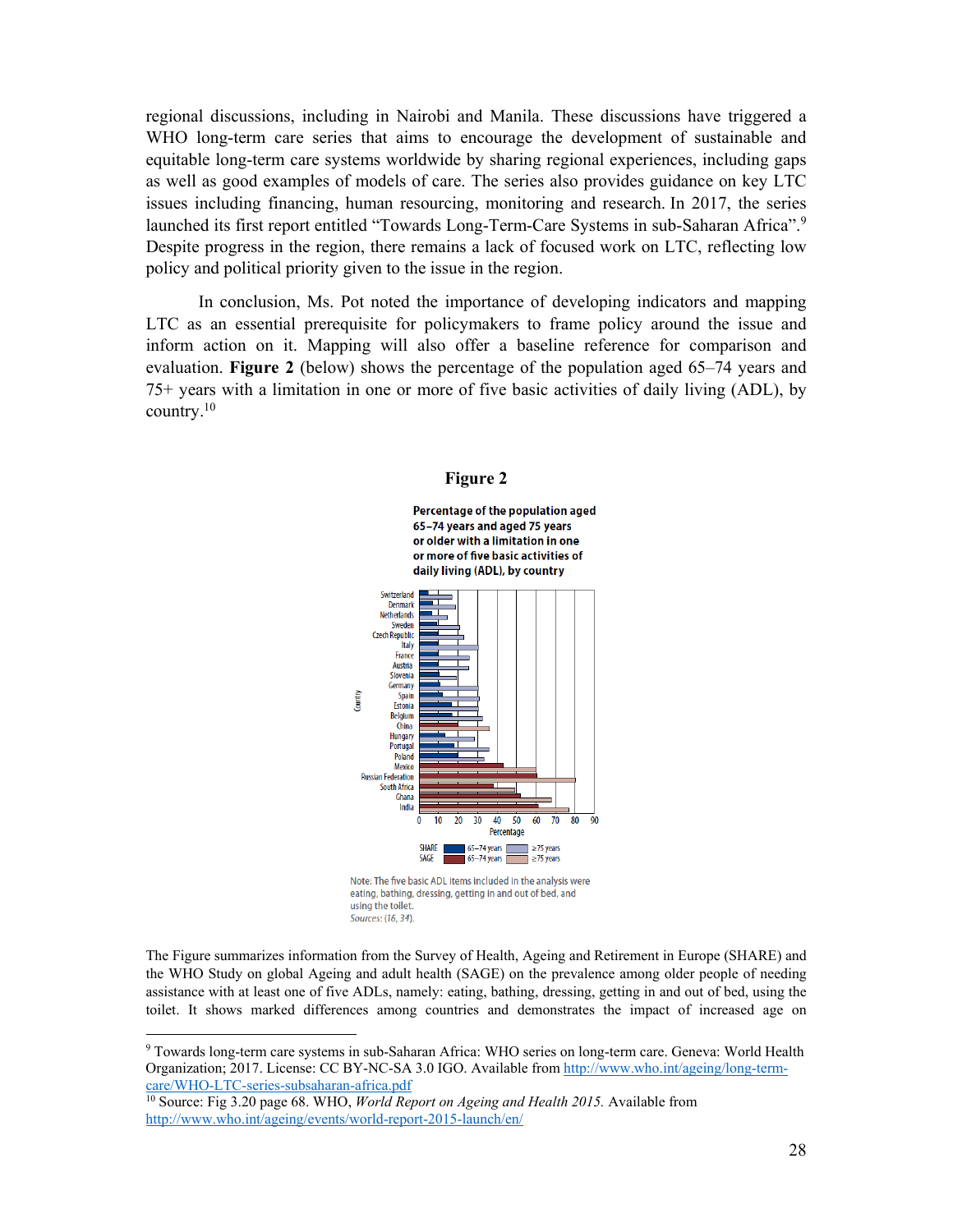undertaking basic activities of daily living. Understanding the situation of older persons will assist policymakers in developing more informed public health responses.

**Ms. Isabella Aboderin, African Population and Health Research Center, delivered a presentation entitled "Long-term care for older persons: sub-Saharan African realities"**. There is already a substantial need for LTC in sub-Saharan Africa, and this need is likely to expand. While the percentage of people aged 60 or over in the region is relatively low (4.5 per cent in 2015), the total number of older persons is high - at 46 million in 2015, a number that is projected to increase to 165 million by 2050. There will be a considerable, and likely growing, prevalence of functional impairment among the older populations, and consequently, a substantial expanding need for LTC.

Ms. Aboderin explored to what extent commitment at the international level, including relevant rights treaties, Sustainable Development Goals 3 and 5, and the WHO Global Strategy on Ageing and Health, translated to regional and national policy architecture in sub-Saharan Africa. At the regional level, under the developmental policy framework, the African Union (AU) Policy Framework and Plan of Action on Ageing was adopted in 2002. Later, under a rights-based framework, the AU adopted a Protocol on the Rights of Older People in 2016. However, to date, the Protocol has neither been ratified nor entered into force. At the national level, countries have adopted policies on ageing, and several Governments have referred to older persons in their constitutions and legislation. Within this context, care for older persons has been provided within family settings, with women dominating the provision of care. In terms of access to care by family members, non-negligible gaps exist, with recent literature suggesting the complete absence of family caregivers in some contexts (around 19 per cent in southwest Nigeria<sup>11</sup>) and temporary absence in others. In terms of quality, there are complexities and ambiguities around the definition of LTC for older persons. The term is a complex construct with multiple dimensions that include content, processes and outcomes. It is person-centred, aims to maximize the role and self-care of older persons, and aspires to ensure the dignity and well-being of older persons and to optimize their intrinsic capacity and maintain their functional ability. However, some of these aspects might contradict cultural scripts in sub-Saharan Africa that speak against it, for example, maximizing self-care. Therefore, considering context-specific issues in LTC is important.

There are large gaps in the availability of qualitative studies in sub-Saharan Africa on care of older persons. Available studies have been inconsistent, lacked consideration of older persons' wishes, and focused on abuse of older persons including accusations of witchcraft. Surveys, on the other hand, have looked at various measures as indicators of quality of care including: older persons eating alone, lack of access to biomedical care, as well as the level of hygiene as an indicator of neglect. Studies point to experienced loss of dignity, depression, declining functional autonomy, and death. The literature suggests that quality gaps are more pronounced in contexts of poverty, leading to the family care "dilemma" of whether to neglect one's own economic activities and opportunities and obligation to one's offspring to support older kin, or to neglect older kin care and fulfil one's obligations to one's offspring. Ms. Aboderin cautioned against referring to "trends" in care within the sub-Saharan African context given the weak empirical basis, and to instead refer to the "common view" that

 $11$  Gureje et al. 2006.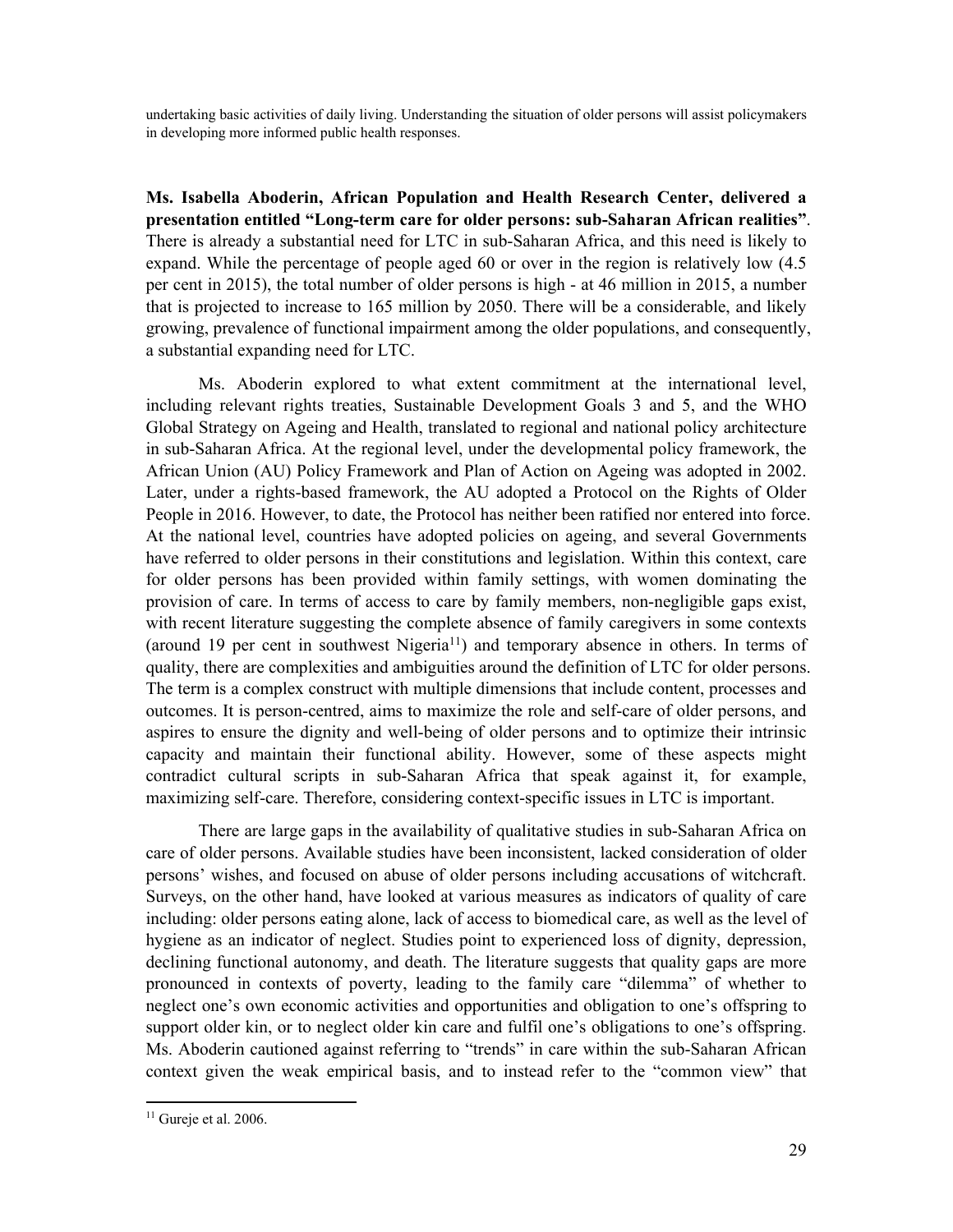family care is declining with social change that is presumably driven by: rural-urban migration, female labour force participation, morbidity and mortality caused by HIV and AIDS, as well as the loosening of extended family norms.

The landscape of organized care remains largely undocumented for most of the sub-Saharan Africa region. However, there have been some relatively well-established systems of LTC in Mauritius, Seychelles and South Africa. In other countries, there is a more uncoordinated expansion of care services dominated by two service models: charitable welfare care institutions and private for-profit services. Although expanding, the provision of care thus far remains patchy with wide access gaps. The population groups that typically have access to LTC include the poorest and the most affluent, with limited access for most older persons. Geographically, the services are clustered in urban metropoles, with little access in small towns and rural areas. It was also noted that older persons with special needs, such as those suffering from dementia, continue to have little or no access to care services.

Evidence points to gaps in quality in terms of the delivery of person-centred care; opportunities for purposeful, culturally-relevant activities; maximization of the role and selfcare of older persons; promotion of intrinsic capacity; and access to requisite medical care. Deficits in care quality among charitable and welfare services are even greater. Ms. Aboderin noted several underlying operational gaps including reliance on lay agency staff often working as volunteers as well as a lack of qualified staff with geriatrics skills; lack of conducive working conditions for caregivers; lack of standard quality assurance processes; lack of basic amenities, space, hygiene and financial resources; and lack of integration with the provision of medical healthcare services. Nonetheless, there are emerging novel and promising community-based or home-based care models that retain central family involvement, such as those in Ghana, Kenya, South Africa and Tanzania. In terms of care quality regulation, Ms. Aboderin noted that by and large, emphasis in policy architecture within sub-Saharan Africa is on who ought to provide the care. Some policies and bills, such as those in Mauritius and South Africa, do address to some extent quality of care in organized LTC, yet there continues to be a virtual omission of quality organized and, especially, familybased care. There are no formal regulatory mechanisms in countries of the region, except for South Africa, Mauritius and Seychelles, which have some public oversight, standards and monitoring mechanisms that only focus on organized care. Mechanisms to enforce quality standards in these countries are much less developed.

To date, there continues to be a lack of debate over the quality of family and organized LTC in sub-Saharan Africa. Cultural and political scripts that reinforce the notion that family care and respect for older persons is part of Africa's identity are barriers. These support the assumption that there is nothing amiss with family LTC, as well as resistance to considering the provision of organized LTC. There also remains a lack of awareness of the ultimate purpose and aims of LTC, of what quality care encompasses, and of the evidence regarding the extent of care it provides. A third barrier to the lack of debate over care quality is the overriding youth-focus of the population and the development agenda, and the resolve of countries in the region to benefit from the demographic dividend, which marginalizes issues of LTC and renders ageing issues in general of little relevance, if any. Against this backdrop, Ms. Aboderin addressed the relevance of "ageism" and a "rights-based approach" as useful lenses and levers when addressing LTC in sub-Saharan Africa. She asserted that ageism is likely not a main explanatory factor behind LTC quality gaps in the region, as older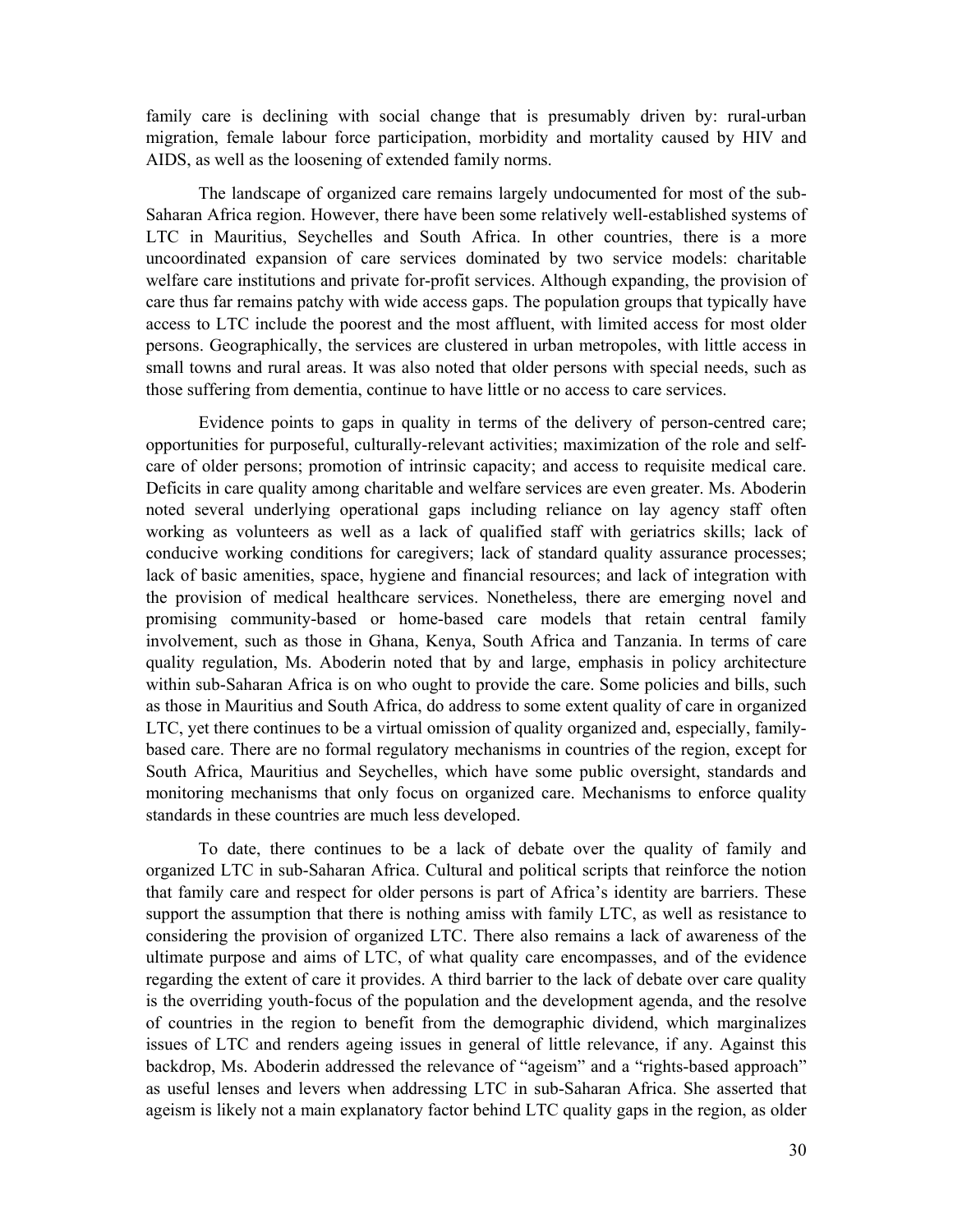persons are favoured in other spheres such as social protection and continue to enjoy priority over younger generations in the context of resource constraints. On the other hand, Ms. Aboderin noted that while a "rights-based approach" is necessary, it is not sufficient to enhance LTC quality in the region. There is an additional need for awareness-raising as well as to pinpoint the relevance of LTC to the broader youth-focused development agenda, for example, by addressing how an organized LTC economy could be a potential source of job creation for African youth.

In conclusion, Ms. Aboderin noted the "Common African Position on Long-Term Care Systems for Africa" and elaborated on some of the points captured in the document, which is considered a statement of direction and which serves as a basis to move the discussion forward. Ms. Aboderin was a key contributor to WHO's report entitled "Towards long-term care systems in sub-Saharan Africa", which provides an overview of LTC across the region and presents recommendations for countries to establish LTC systems.

During the discussion that followed the presentations, the participants highlighted the following key points:

- There is a need to reorient perspectives on LTC from being an economic burden to functioning as an investment.
- It is important to be mindful of how to strategically realign LTC as an investment proposition in youth policies, especially in countries that prioritize taking advantage of the windows of demographic dividends.
- There is a need to raise awareness of how organized LTC offers additional job creation opportunities, reduces barriers for women seeking work, as well as decreases the pressure placed on children who may be coerced into family-based caregiving responsibilities.
- While ageism was not considered the most relevant explanatory factor behind LTC quality gaps in sub-Saharan Africa, pervasive ageist assumptions continue to exist in care provision and are sometimes very subtle in nature and often unrecognized or overlooked.
- Families and family values, in relation to care, are a gendered argument. Women are the majority of family-based caregivers for older persons, and suffer from the stigma that family care is of poor quality. It is important to showcase that families providing care for older persons may be impacted by low income, HIV or AIDS burden, or migration of economically-active family members, all of which contribute to lower quality of care for older persons. There is a need to assess the opportunity cost implications of family care provision, bearing in mind that this form of care cannot be sustainably relied upon.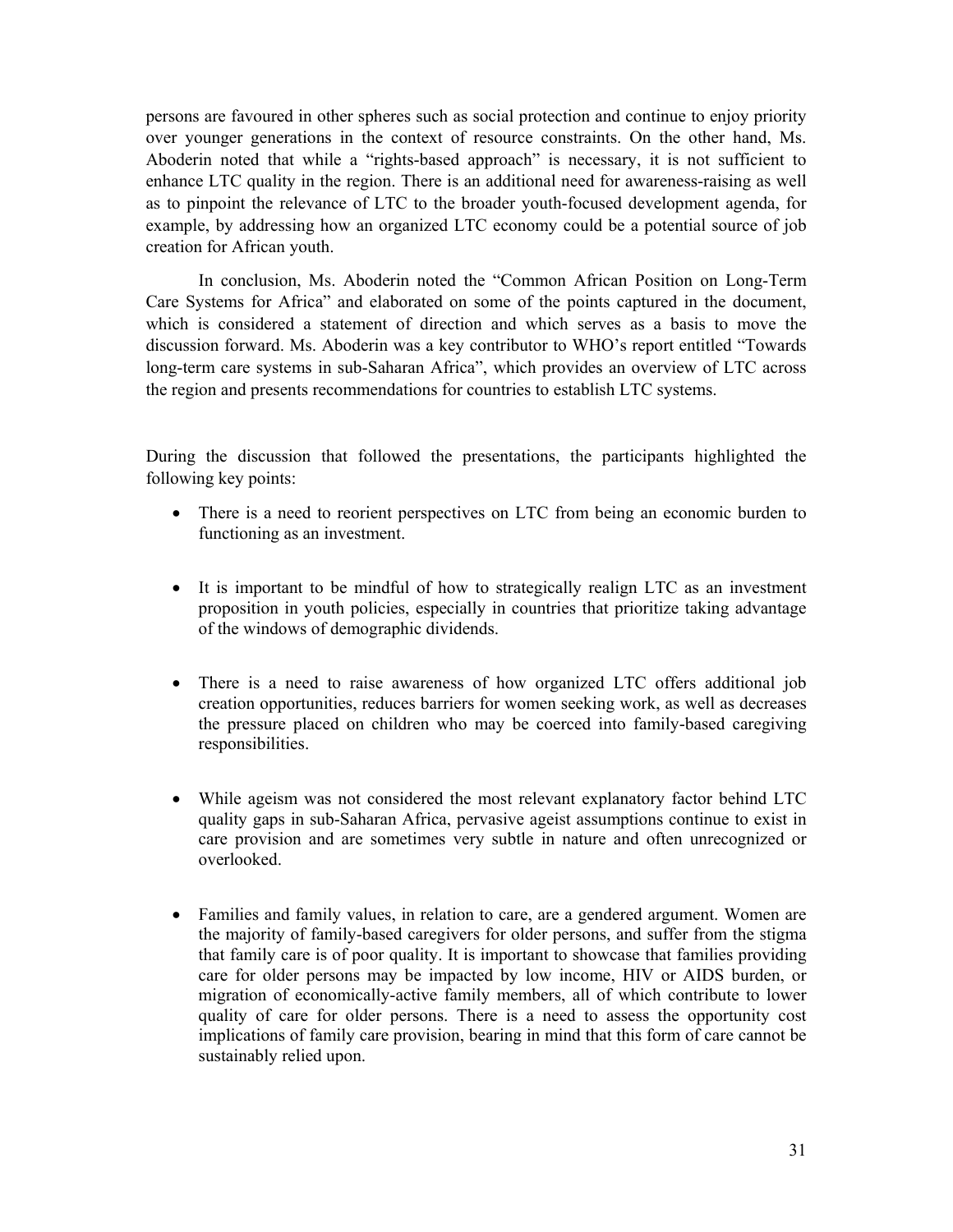- Cash-for-care schemes and supplementary care allowances are important steps towards reducing the pressure on families providing care for older persons.
- There is a need to move beyond the dichotomy enshrined in people's thinking as regards "family care" versus "LTC". Raising awareness is key.
- It is important to consider HIV and AIDS care structures that have evolved into models for provision of care to older persons as good examples of models of care.
- There is a cultural framing of care that is evident in the contrast in cultural norms and views between regions that affects older persons' access to care. The related lack of standardization of LTC terminology is problematic. For example: Europe (homes); Lebanon (hospitals); Thailand and Costa Rica (volunteer provision of long-term care). There is therefore a need for international efforts to map cultural terms globally.
- Cultural framing of care should also consider what older persons want. There are older persons who do not wish to be a burden to their families or to be exposed to family tensions, while others feel that receiving care from strangers could be alienating and disengaging. Older persons themselves must be part of the debate.
- It is crucial to ensure that older persons are care-literate, so that they are better prepared to formulate preferences and make decisions about their own care.

# **Policy recommendations**

1. Recognize and embed paid and unpaid care work for older persons, long-term care, as quality and legitimate work in laws, policies and strategies, in line with SDG target 5.4.

- Unpaid care work should be part of a long-term care system, including integrated health and social care and support, aligned with the World Health Organization's global strategy and action plan on ageing and health and other internationally-agreed commitments.
- Reduce the burden of unpaid care work, in particular of women, by promoting the redistribution of care responsibilities and access to respite care, and ensuring affordable access to quality public services and social security support.
- Support the provision of training and support for unpaid caregivers and of education, career opportunities, and equal access thereto, for paid caregivers to improve quality of care.
- Enhance the development, adoption of, and adherence to, accreditation and qualification standards and certification of paid care work.
- Address both age and gender stereotypes of care work and encourage men to join the care economy.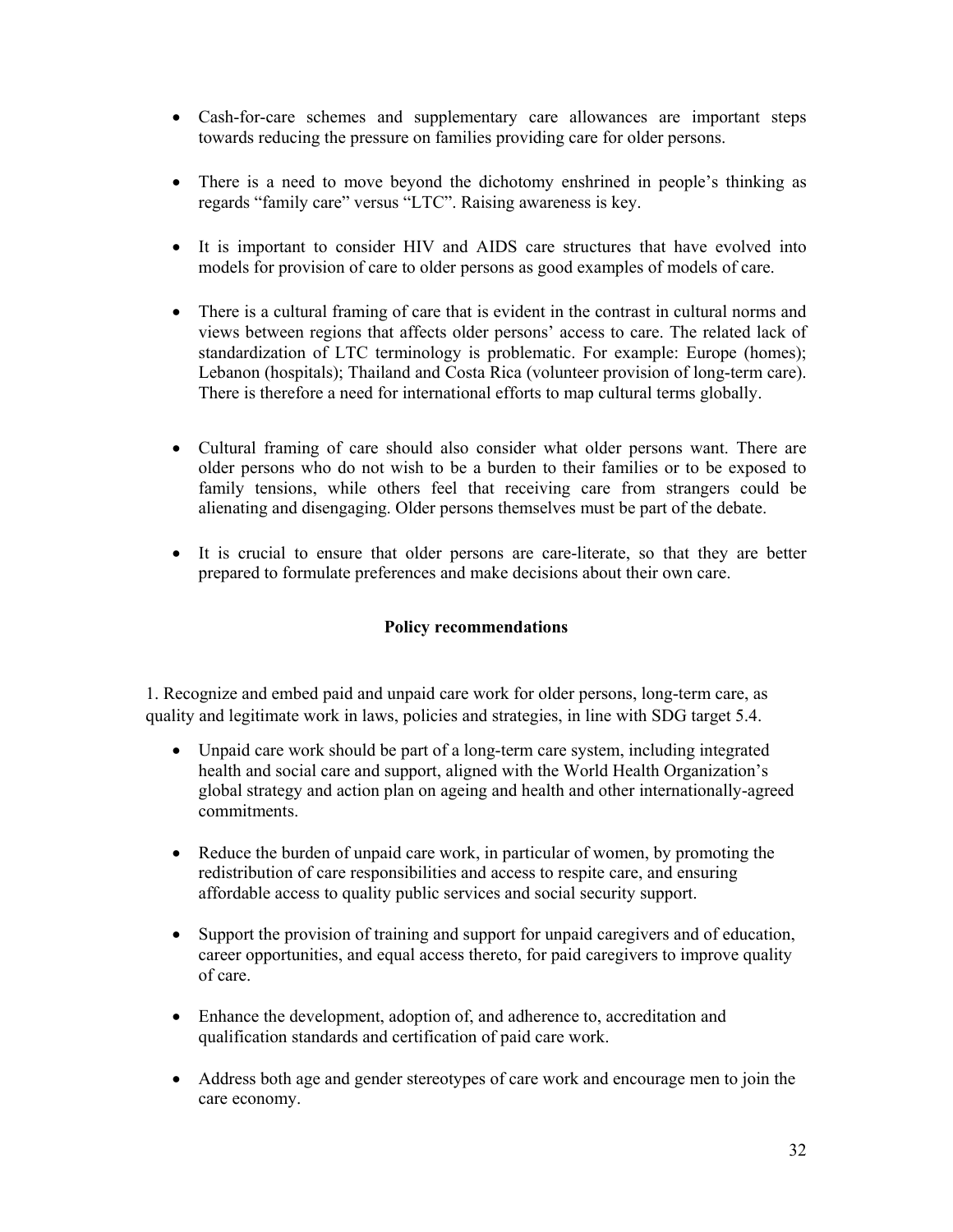- Distinguish between unpaid care work for older persons and that for children in policies and strategies, including the different support systems that such types of care entail.
- Ensure that mechanisms are in place that provide opportunities to older persons to participate in policy processes regarding care.
- Develop and operationalize the concept of care literacy to promote recognition of the value of care and what it involves, to support caregivers and to improve the quality of care.
- Recognize the synergies as well as differences between the rights and well-being of unpaid care givers and those of care recipients.

2. Recognize and protect the rights of all care workers, including migrant care workers, in line with SDG target 8.8.

- Consider the care economy within the ILO decent work context, including with regards to terms and conditions of care work, wages, protections and benefits.
- Initiate the process of ratification of the ILO Domestic Workers Convention (No. 189), and enhance efforts to enact it locally through laws and regulations that improve migrant domestic workers' labour and social rights.
- Ensure that, at the national and local levels, international and internal migrant domestic workers are accorded the same legal rights – and ability to exercise such rights - and entitlements as the host population, including to formal work arrangements, social protection, healthcare services, family life, organize through trade unions and civil society, among others.
- Adopt proactive policies that tackle xenophobic attitudes towards all migrant workers and acknowledge migrant workers' contributions.
- Regulate sponsorship schemes, including through licensing and certification and standardizing contracts, to help prevent abuse of migrant domestic workers.
- Tailor policies to take account of the different vulnerabilities, including economic and psychological, faced by caregivers when care work comes to an end.
- Foster an enabling environment for and engagement in social dialogue in the field of care, such as through policies which promote workers' organizations, as part of the decent work agenda. [UN addition, based on experts' comments]

3. Develop approaches to reframe long-term care as a positive social and economic investment proposition, in particular through the lens of the care economy.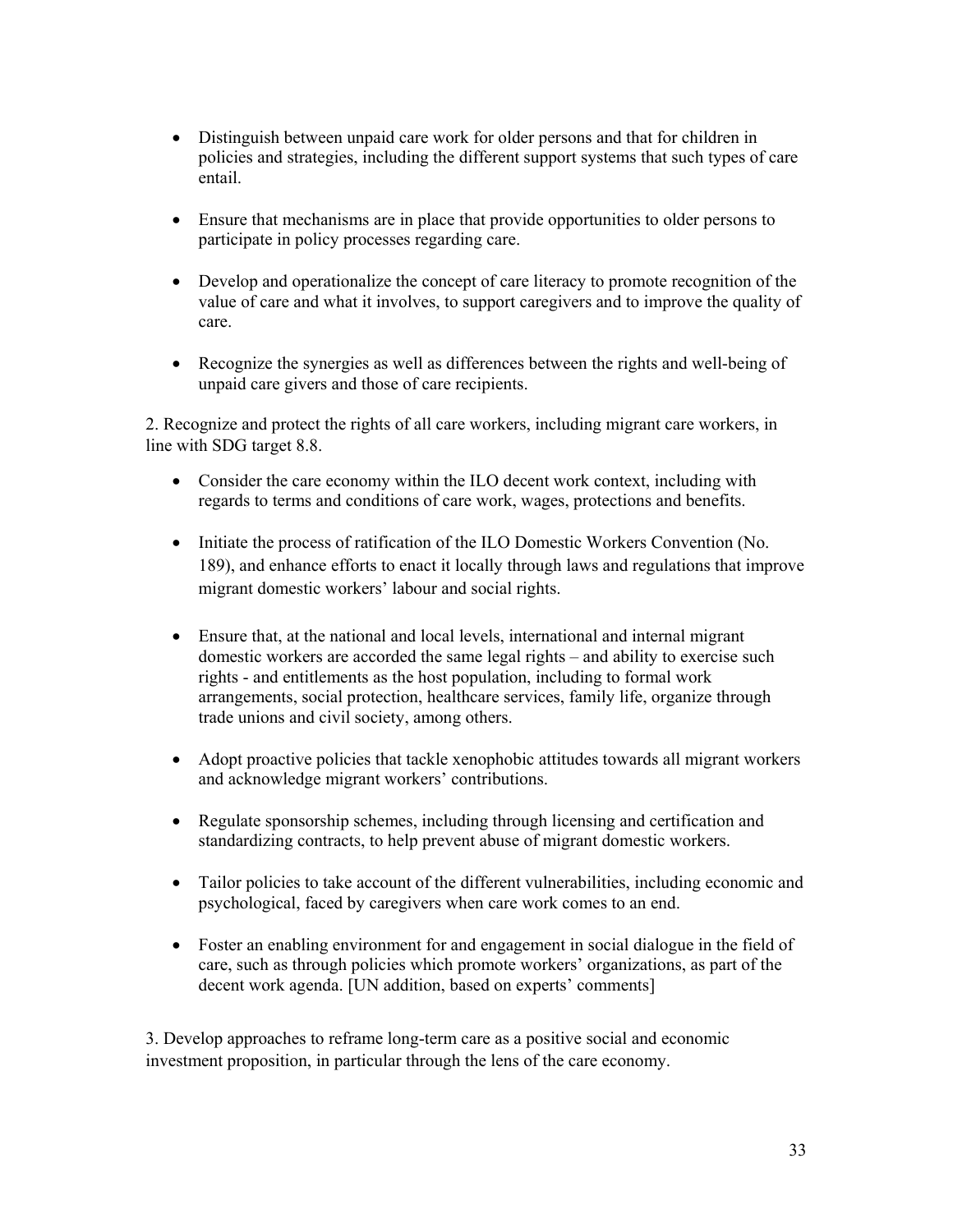Develop a new global policy framework around the long-term care economy, which is expected to see particularly significant growth and to provide a major source of employment expansion. [Partial UN addition]

- At all levels of Government, develop, expand and improve long-term care systems through the framework of the care economy.
- Explore entry points--and make the case--for developing synergy between the youth and ageing agendas, in particular regarding demographic dividends, on the care economy and more broadly.
- Explore and promote older persons' care cooperatives as a model for care delivery
- 4. Recognize the right to integrated, person-centred care for older persons, long-term care.
	- Include the right of older people to long-term care as part of the right to universal health coverage.
	- Include long-term care as part of the right of older people to social protection.
	- Explore the linkages among poor quality care, gaps in decent work for caregivers, and violence against older persons, especially women, and formulate measures to draw attention to and address such linkages, in particular to protect older persons' rights.

5. Develop cooperation/collaboration among health, social, gender, labour and finance sectors on long-term care policies and programmes across levels of Government and among entities of the United Nations system.

- Governmental ministries/departments should enhance and promote cooperation with and among stakeholders, including civil society organizations.
- Call upon intergovernmental regional bodies to clarify and develop concepts and standards regarding care, especially regarding migrant care workers.
- Improve inter-agency coordination at the United Nations system level on promoting and improving care systems and on strengthening the protection of the rights of care recipients and caregivers.

6. Develop metrics and indicators to monitor progress towards achieving the above goals.

7. Undertake, support and promote research to inform action by all stakeholders on the above goals.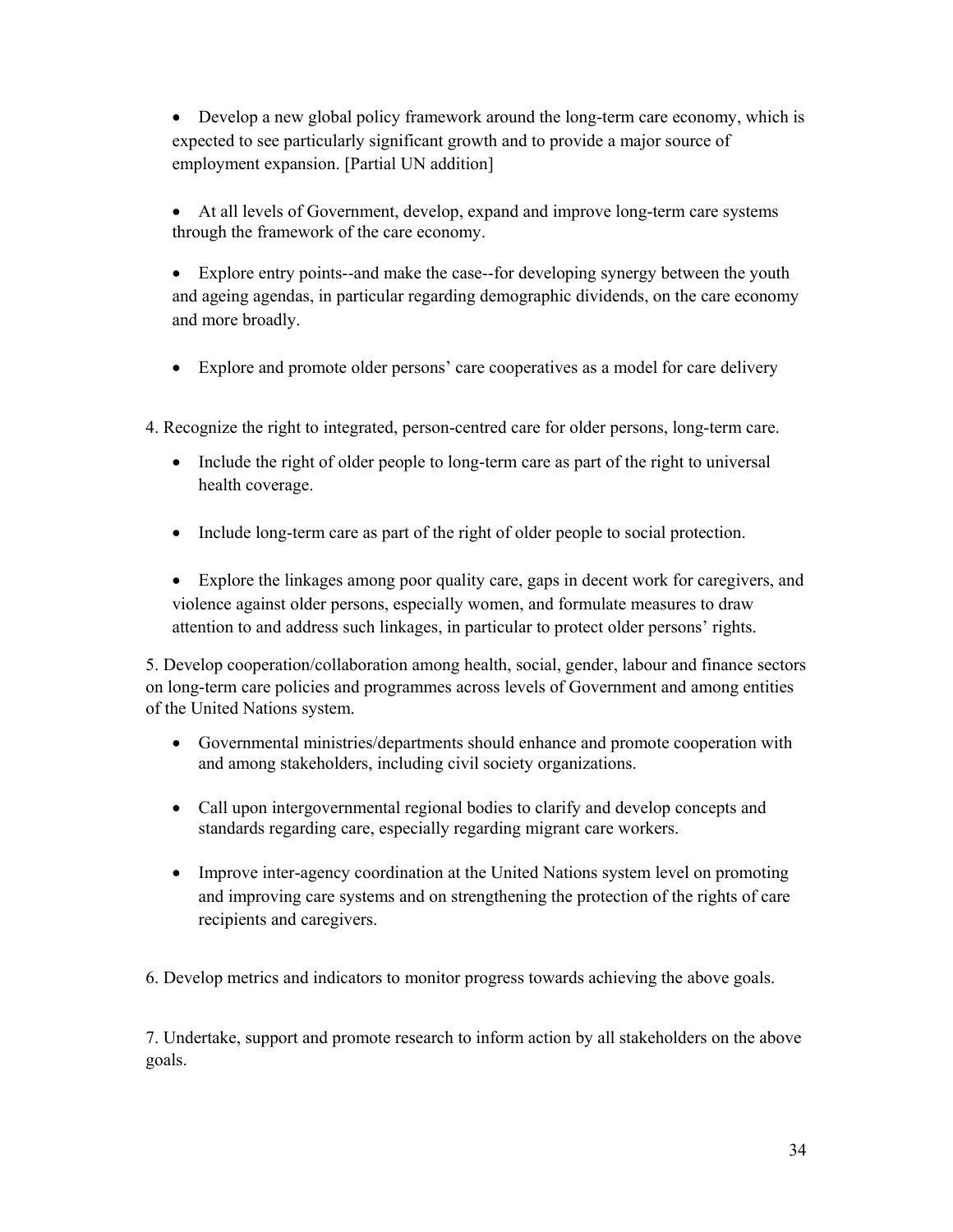- Develop an evidence base to examine and address common assumptions around the reality of long-term care for older persons, family care, as well as the benefits of quality, accessible and affordable care—from employment generation to gender equality—across resource settings and about both local caregivers and migrant care workers.
- Improve understanding of the magnitude of unpaid care work through evaluation of time spent.
- Improve understanding of unpaid care work by utilizing finer categories in surveys to distinguish it from domestic work

8. Incorporate care for older persons, long-term care, as a focus in mechanisms to implement and monitor the Sustainable Development Goals.

9. Explore and promote ways in which new technologies can support decent care work as well as the autonomy and inclusion of all older persons. [UN addition, building on experts' comments]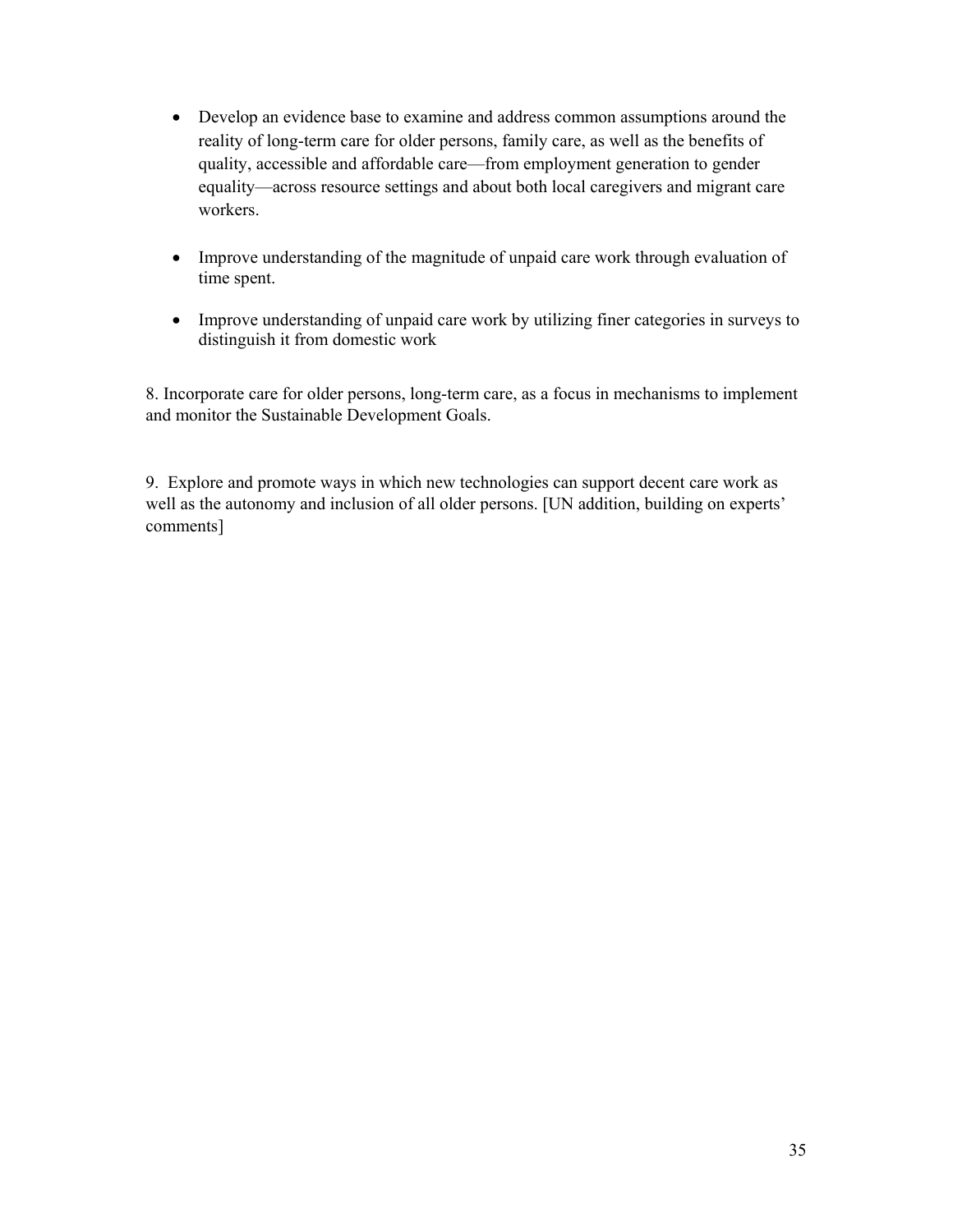| Ms. Anne Margriet Pot<br>Senior Policy Advisor<br>World Health Organization (WHO)<br>potam@who.int<br>Geneva, Switzerland                                                                | Ms. Isabella Aboderin<br>Head, Aging and Development Program<br>African Population and Health Research Center,<br>Inc. (APHRC)<br>iaboderin@aphrc.org<br>Nairobi, Kenya                                                                                                        |
|------------------------------------------------------------------------------------------------------------------------------------------------------------------------------------------|--------------------------------------------------------------------------------------------------------------------------------------------------------------------------------------------------------------------------------------------------------------------------------|
| Ms. Shahra Razavi<br>Chief, Research and Data<br>United Nations Entity for Gender Equality and the<br>Empowerment of Women (UN Women)<br>shahrashoub.razavi@unwomen.org<br>New York, USA | Mr. Peter Lloyd-Sherlock<br>Professor of Social Policy and International<br>Development<br>University of East Anglia<br>Visiting Scholar<br>Bronfenbrenner Center for Translational Research,<br>Cornell University<br>P.Lloyd-sherlock@uea.ac.uk<br>Norwich, UK; Cornell, USA |
| Mr. Mahmood M. Meskoub<br>Senior Lecturer<br>Erasmus University Rotterdam<br>messkoub@iss.nl; mahmood.messkoub@googlemail.com<br>The Hague, the Netherlands                              | Ms. Claudia Vinay<br>Policy Specialist, Gender Team<br>United Nations Development Programme (UNDP)<br>claudia.vinay@undp.org<br>New York, USA                                                                                                                                  |